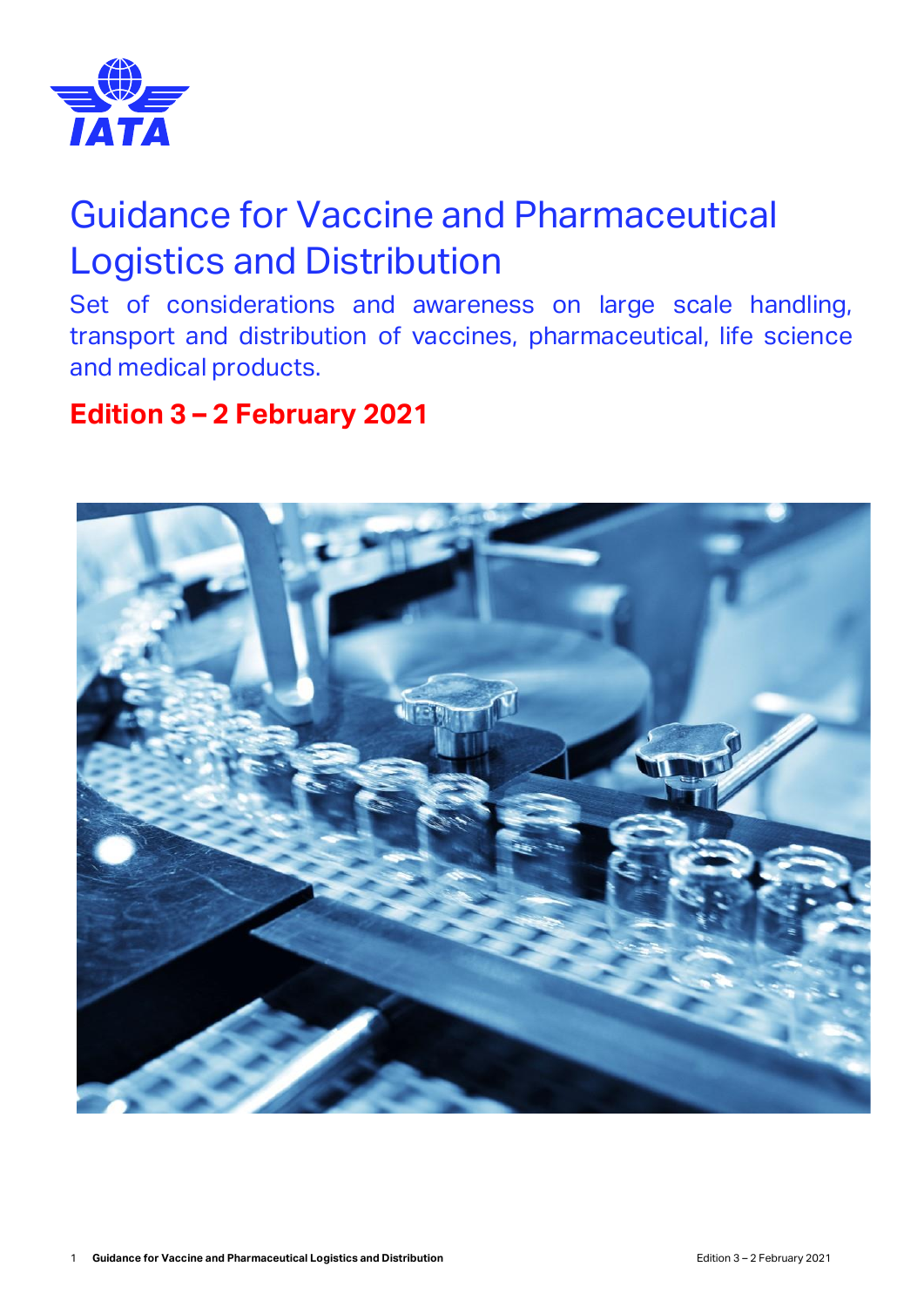

## **Contents**

| 2.3. International Federation of Pharmaceutical Manufacturers and Associations (IFPMA)  10 |  |
|--------------------------------------------------------------------------------------------|--|
|                                                                                            |  |
|                                                                                            |  |
|                                                                                            |  |
|                                                                                            |  |
|                                                                                            |  |
|                                                                                            |  |
|                                                                                            |  |
|                                                                                            |  |
|                                                                                            |  |
|                                                                                            |  |
|                                                                                            |  |
|                                                                                            |  |
|                                                                                            |  |
|                                                                                            |  |
|                                                                                            |  |
|                                                                                            |  |
|                                                                                            |  |
|                                                                                            |  |
|                                                                                            |  |
|                                                                                            |  |
|                                                                                            |  |
|                                                                                            |  |
|                                                                                            |  |
|                                                                                            |  |
|                                                                                            |  |
|                                                                                            |  |
|                                                                                            |  |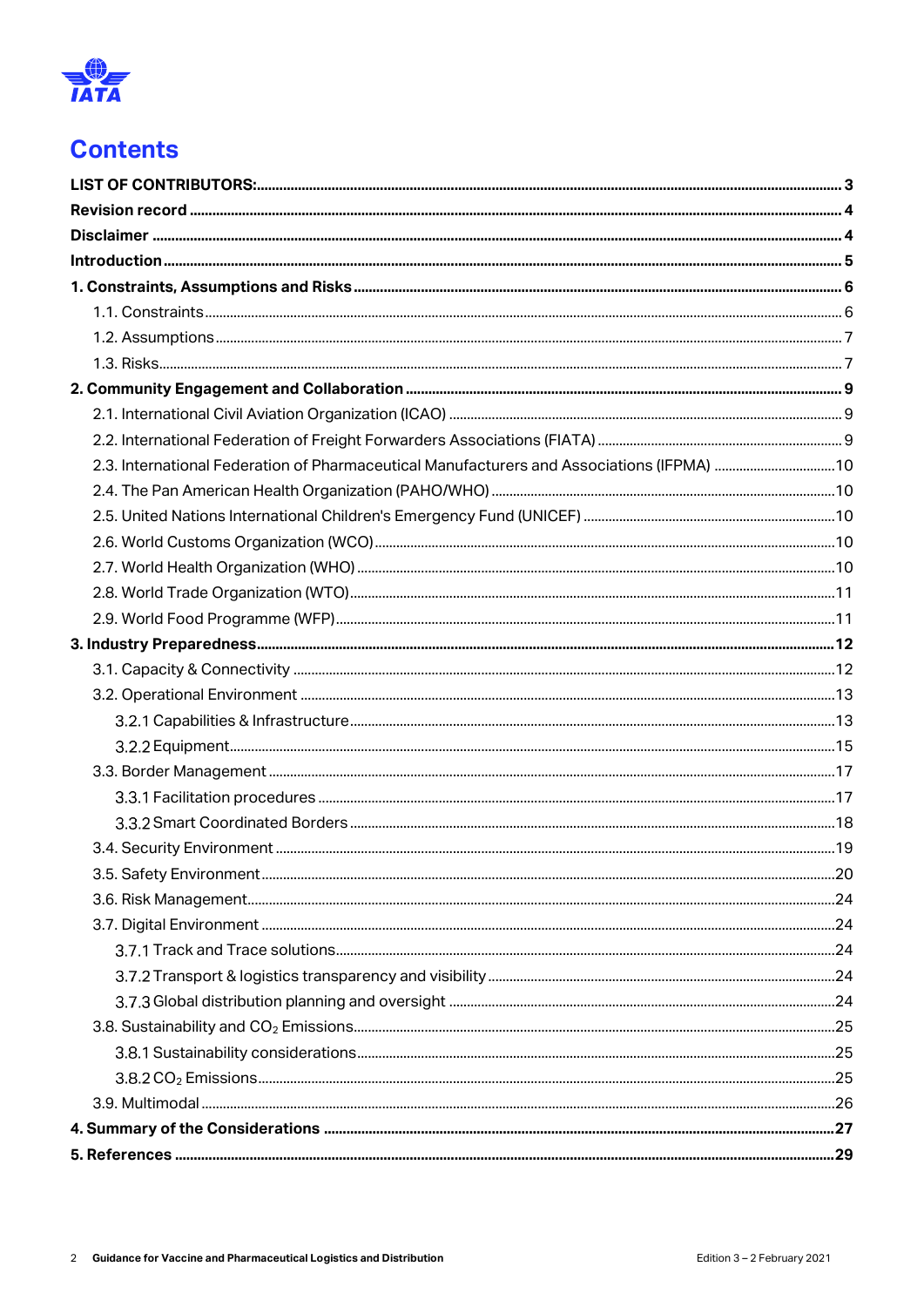

# <span id="page-2-0"></span>LIST OF CONTRIBUTORS:

This guidance document is issued with grateful acknowledgement to the organizations who continuously contribute expert advice and comments on the contents compiled herein.

(Listed in alphabetic order)

- Aviation ISAC
- International Civil Aviation Organization (ICAO)
- International Federation of Freight Forwarders Associations (FIATA)
- International Federation of Pharmaceutical Manufacturers and Associations (IFPMA)
- The Airport Services Association (ASA)
- The Pan American Health Organization (PAHO)
- UK Civil Aviation Authority Aviation Security
- World Bank
- World Customs Organization (WCO)
- World Food Programme (WFP)
- World Trade Organization (WTO)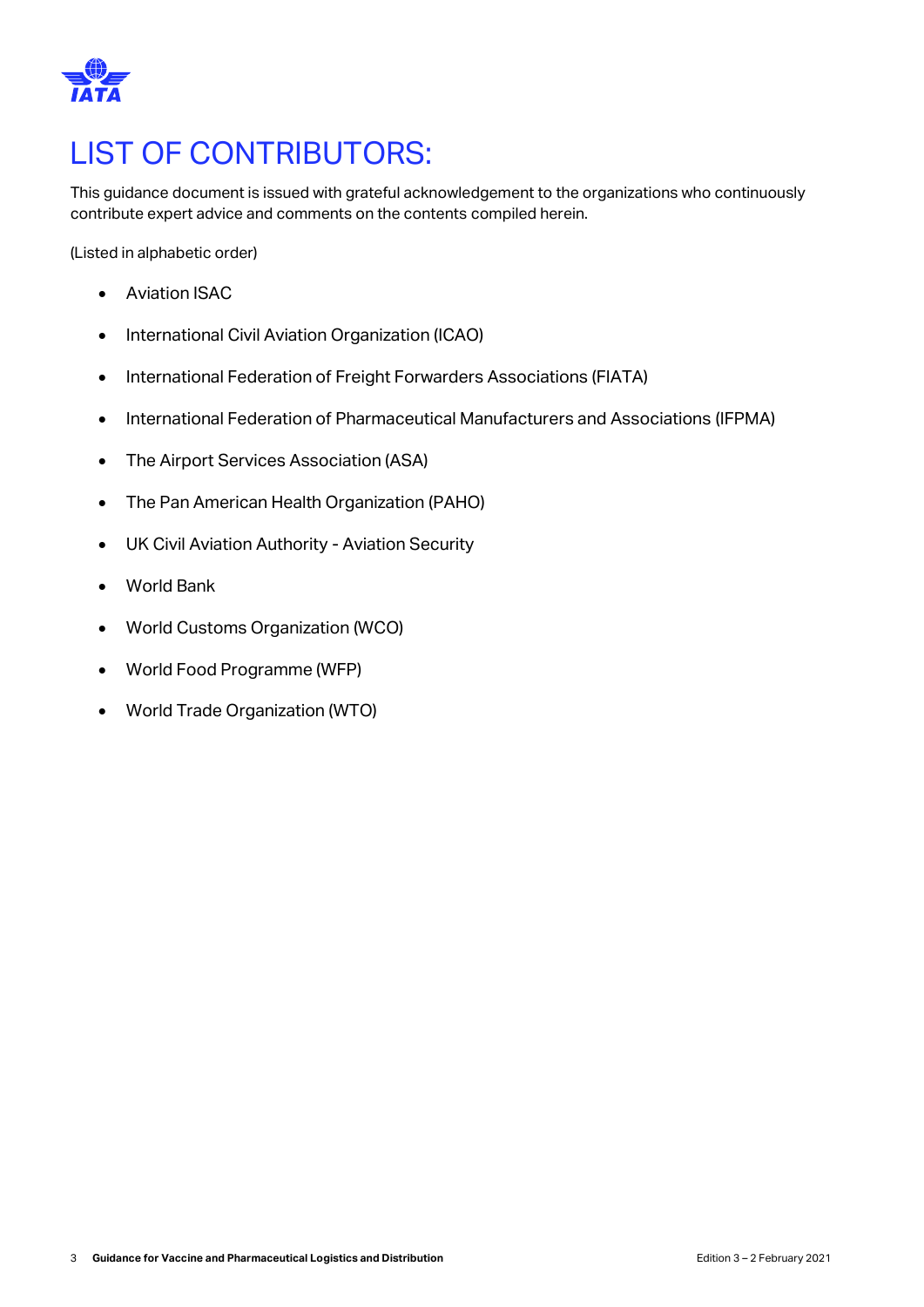

# <span id="page-3-0"></span>Revision record

| <b>Symbol</b> | <b>Meaning</b> |
|---------------|----------------|
| □             | Insertion      |
| Δ             | Amendment      |
| $\otimes$     | Deletion       |

### **Revision table**

| <b>Revision</b>  | <b>Date</b>      | <b>Section(s)</b>                                                   | <b>Significant changes</b>                                                                                                     |
|------------------|------------------|---------------------------------------------------------------------|--------------------------------------------------------------------------------------------------------------------------------|
| <b>Edition 1</b> | 16 November 2020 |                                                                     | First release                                                                                                                  |
| <b>Edition 2</b> | 16 December 2020 | 1.3, 2.9, 3.2, 3.2.2,<br>3.3.1, 3.4, 3.8, 3.8.1<br>3.8.2, 4.5       | Second release                                                                                                                 |
| <b>Edition 3</b> | 02 February 2021 | 1.1, 1.2, 1.3, 2.1,<br>2.2, 2.9, 3.1, 3.2.1,<br>3.3, 3.4, 3.5, 4, 5 | Third release – Section 3.4<br>amendments to requirements in the<br>Dangerous Goods Regulations<br>reflected in this document. |

□

## <span id="page-3-1"></span>**Disclaimer**

The information contained in this guidance document is subject to constant review in the light of changing government requirements and regulations. No subscriber or other reader should act on the basis of any such information without referring to applicable laws and regulations and without taking appropriate professional advice. Although every effort has been made to ensure accuracy, the International Air Transport Association shall not be held responsible for any loss or damage caused by errors, omissions, misprints or misinterpretation of the contents hereof. Furthermore, the International Air Transport Association expressly disclaims any and all liability to any person or entity, whether a reviewer of this guidance document or not, in respect of anything done or omitted, and the consequences of anything done or omitted, by any such person or entity in reliance on the contents of this guidance document.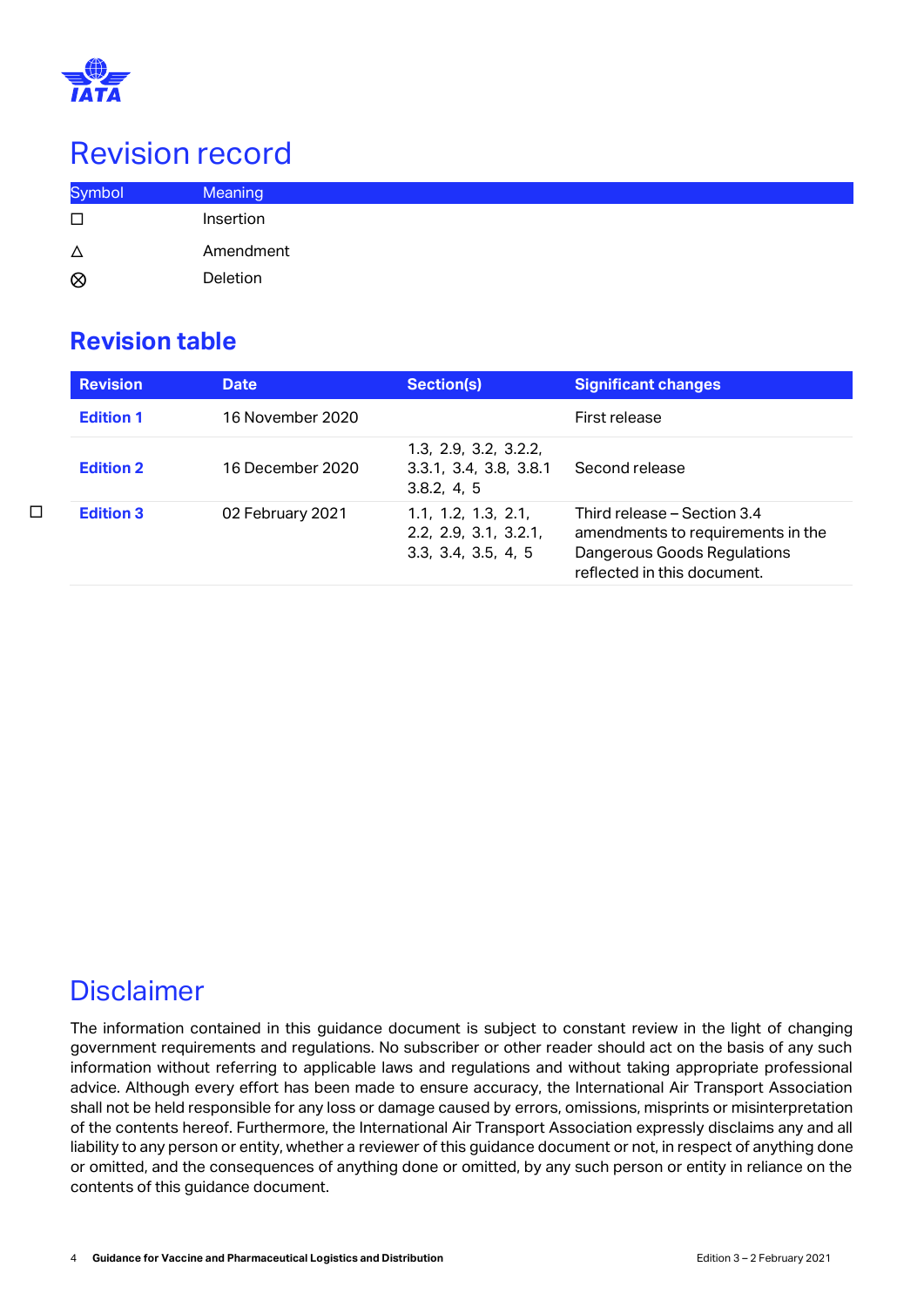

# <span id="page-4-0"></span>Introduction

Quality in times of crisis cannot be jeopardized despite operational COVID-19 emergency challenges. Today's airfreight logistics capacity is designed to meet planned programs of vaccination distributions in designated countries. In order to now upscale to the capacity required to address global distribution of COVID-19 vaccines adapting infrastructure, processes and resources will be critical to respond effectively to the huge global logistical challenges. Governments, supply chain partners, humanitarian organizations and pharmaceutical manufacturers must collaboratively prepare themselves for a widespread global coordinated response to distribute vaccines to where they are needed in a timely, safe and secure manner. All countries and territories will be impacted, either as a receiver or supplier of vaccines. The upcoming challenge for the supply chain stakeholders is to plan and execute a global network delivery mechanism for the COVID-19 vaccines and associated medical and logistical supply chain supporting the vaccine, life science and pharmaceutical products. This will be on an unprecedented scale; such is the anticipated global demand for COVID-19 vaccines.

The global supply chain is complex, diverse and fragmented. The COVID-19 crisis has exposed the strengths and weaknesses of the different systems in place. This, however, enables opportunities and innovation. IATA has called for increased collaboration as well as cooperation and communication across all parts of the supply chain to ensure the continuous flow of life science supplies and to move vaccines on a global scale in a safe, secure and controlled environment. More than ever supply chain stakeholders will have to share information on their processes and strategies because of the levels of uncertainty. This includes where and how the vaccines will be manufactured, from where, to where will they need to be transported, under which conditions will they have to be handled and how will they be secured.

To ensure industry collaboration, stakeholders across the air cargo supply chain must move away from bilateral relationships and start to foster multilateral partnerships. This will ensure that all parties involved are aware and understand what is at stake, learn from each other, establish best practices, align priorities and processes as well as make better use of the information in the segment in which they are operating. The air cargo industry has a key role to play in facilitating this global challenge while instilling public trust and confidence that air transport will provide a safe, reliable and trusted force multiplier.

There are several scenarios stakeholders in the supply chain are currently exploring and implementing. We encourage these evaluations to be done taking into consideration the need for a risk-based approach during the process. However, the main challenge is undoubtedly to respond to uncertainties, unknowns, and evolving issues. In that regard, IATA will facilitate the sharing of accurate and timely information to the industry to minimize potential distribution challenges and to meet the upcoming demand for vaccines, health, and humanitarian supplies, even as e-commerce and other commercial needs demand additional cargo capacity.

IATA is collaborating with several leading authorities and organizations and global humanitarian agencies, such as the International Civil Aviation Organization (ICAO), United Nations International Children's Emergency Fund (UNICEF), World Food Programme (WFP), World Health Organization (WHO), International Federation of Pharmaceutical Manufacturers and Associations (IFPMA), Pan American Health Organization (PAHO), UK Civil Aviation Authority - Aviation Security, World Bank, World Customs Organization (WCO), World Trade Organization (WTO), International Federation of Freight Forwarders Associations (FIATA) who have unique expertise in different aspects of planned vaccination distribution programs and in regional, national and pan region community humanitarian response. A joint information sharing forum has been established to facilitate and ensure industry preparedness when vaccines for COVID-19 are approved and available for distribution.

This document is about planning, preparing and looking at the global considerations as well as draw upon the lessons learned during the crisis, set a precedent for the future and identify how the existing procedures can be efficiently adapted to ensure the fast and safe movement of products using a risk-based approach. Although the set of considerations are for the distribution of COVID-19 vaccines, the current capacity required for routine immunizations must be protected and overall capacity expanded to accommodate COVID-19 vaccines. This document will be subject to regular review and revision as additional information and best practices are made available by the various stakeholders.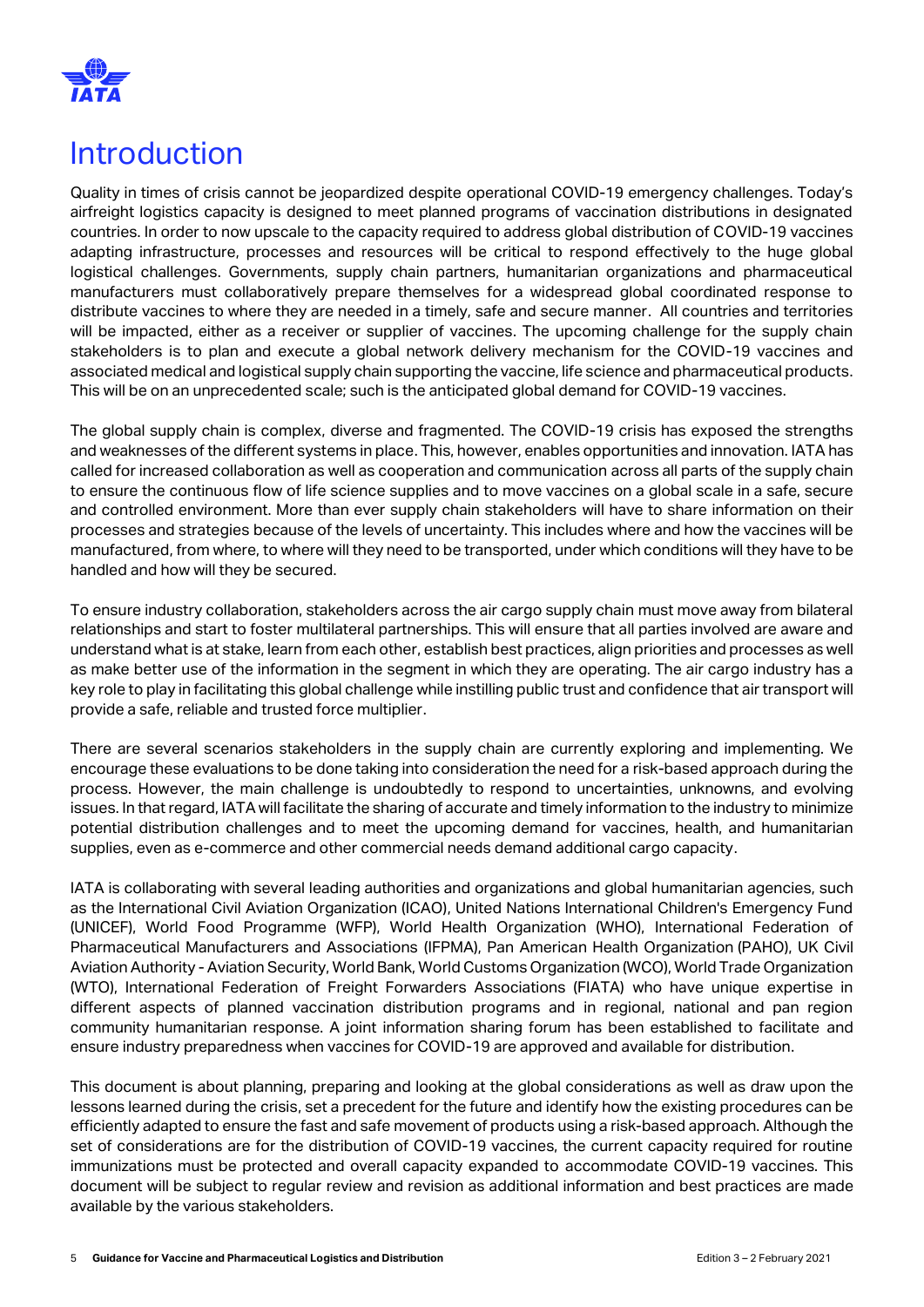

# <span id="page-5-0"></span>1. Constraints, Assumptions and Risks

As supply chain stakeholders prepare themselves for the upcoming challenges, there are many constraints, assumptions and risks that have been identified to date and that will have to be overcome to achieve the common objective of effectively and efficiently supplying globally the necessary medical needs of the global population.

## <span id="page-5-1"></span>**1.1. Constraints**

There are multiple constraints and challenges already identified that all those involved in the production, multimodal transport, storage, distribution and disbursement of vaccine will need to address in order to deliver vaccines to where they are needed and minimise wastage and loss.

Considerations include:

- Preparation time for companies to be ready and capable to respond swiftly, in an agile and adaptive and fully compliant way;
- Effective vaccine and number of doses of vaccines required as well as the overall weight, size and volume of shipments;
- Product shelf life, handling and storage environment;
- Uninterrupted temperature-controlled management across the supply chain;
- Possibility of multiple COVID 19 vaccines with different storage and handling requirements;
- Availability of specialized temperature-controlled, infrastructure, facilities, equipment and dedicated resources such as specialist staff;
- The establishment of national vaccine distribution and delivery facilities, temporary or permanent, and the volume of daily capacity;
- Storage and distribution facilities, national, regional, sub regional, with replenishment supply frequency determined by adequate temperature-controlled storage facilities;
- Defined temperature range within which the products should be handled and transported;
- Identify peripheral medical equipment and PPE required by each vaccine disbursement facility;
- Return or disposal logistics associated with empty vaccine vials and used PPE and other medical equipment requiring disposal;
- Compliance with the respective quality and regulatory requirements and air transport regulations (e.g. requirements for correct process, the method of refrigeration used, for the type of batteries applied in track and trace solutions or other equipment or devices);
- Integrated multimodal transport to strengthen the network and the delivery;
- Integrated IT systems;

□

□

- Applicable governmental requirements (e.g. customs, security, public health authority etc.);
- Priority customs clearance; keeping physical examination and/or sampling of goods by customs only in exceptional circumstances; ensuring that inspections by other government agencies and inspections by customs are coordinated and, if possible, carried out at the same time;
- Efficient and coordinated move of goods across borders;
- Quality and availability of transport connection and/or land-based networks within countries/regions;
- Effective cross-functional / cross-departmental and cross-organizational coordination';
- Appropriate support and commitment (from senior management or government authorities) to prioritize sensitive shipment movements;
- Handling and temperature transport requirements as well as conditions of vaccines ranging from deep frozen at -80C to the range of +2C to +8C;
- Processes that can demonstrate fully auditable end-to-end integrity of consignments;
- Other, non-medical consignments (such as e-commerce) will compete for limited cargo capacity, even if they are lower priority;
- Capacity constraints due to the large volume of COVID-19 vaccines could even curtail transport of other medical goods, including radiopharmaceuticals;
- Document accuracy and completeness.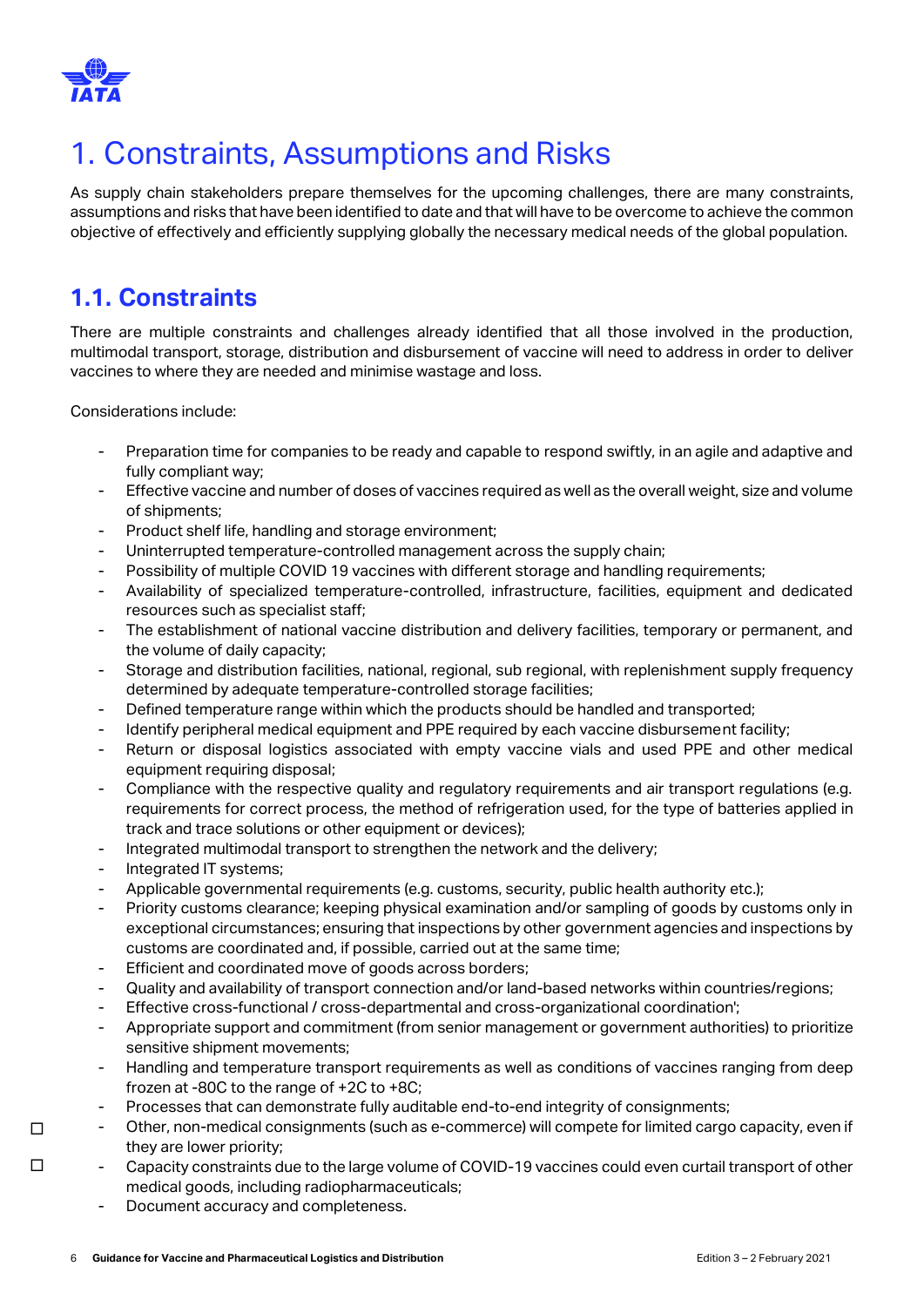

## <span id="page-6-0"></span>**1.2. Assumptions**

Based on the existing information, the following non-exhaustive assumptions are presented that should be realized to have a successful global roll-out:

- Pharmaceutical companies will be able to produce the quantities and the quality required to meet global vaccine demands;
- National regulatory agencies will adopt fast tracked approval certifications for vaccines;
- Manufacturing of vaccines will be carried out over time at different locations in the world, meeting the number of doses required globally;
- Aid and public health agencies will be able to mobilize and implement a global delivery mechanism covering the 200+ countries and territories impacted by COVID-19;
- Access to vaccine or its components will be equitably shared amongst nations;
- A supranational body will help coordinate and regulate the trade, availability and access to this critical lifesaving product globally through public health intervention in response to such a pandemic crisis;
- Border agencies will ensure effective and expeditious declaration and clearance;
- Airlines can immediately make available required capacity to respond to the identified demand;
- Vaccines and related supplies will be moved safely, securely, efficiently, and smoothly across air cargo supply chains;
- Ability to track and guarantee end-to-end quality of vaccines during transport through digital sensors and monitoring, whether through data loggers or real time sensor access;
- Temperature-controlled supply chain solutions will ensure product integrity is maintained, even in hot climates;
- Sufficient and appropriate temperature-controlled equipment (e.g. active/passive and aircraft/nonaircraft temperature-controlled containers) are available;
- Handling and transport personnel will be appropriately trained and qualified to handle time and temperature sensitive products;
- The temperature-controlled supply chain will be capable of storing, handling and transporting large scale of vaccines over time;
- Airports and cargo handling capacity (e.g. facility, processes, trained staff) to accommodate sudden increase of extraordinary import / export flow of temperature-sensitive products and medical supplies
- Ground based distribution networks will be capable of guaranteeing temperature integrity at destination as well as on the last mile of delivery;
- Governments and health authorities will identify and communicate replenishment quantities required to enable effective continuous ground support operations;
- Supply chain stakeholders can provide end-to-end data connectivity to ensure transparency, visibility and predictability;
- The COVID-19 vaccines will be shipped at the agreed prioritization and time frame;
- New COVID-19 vaccines will continue to emerge, and current ones may be modified to have less stringent transport requirements for easier, less costly shipping;
	- Other cargo not being unnecessarily displaced.

### <span id="page-6-1"></span>**1.3. Risks**

□

□ □ When transporting temperature sensitive pharmaceutical products, quality assurance is the key and cannot be jeopardized. Therefore, mitigating the impact of logistical constraints in company's strategies is crucial. This involves identifying risks for each segment in the supply chain and analyzing these in a risk-based approach and designing the controls to mitigate these risks. Engagement with business partners to work collaboratively is essential, and where available, adopt the best practices that are developed from the lessons learned.

Operational risks

- Scarcity of air cargo capacity;
- Unavailability of quality air service provider to conflict zones and to remote destinations;
- Missing of adequate ground handling equipment outside main airports;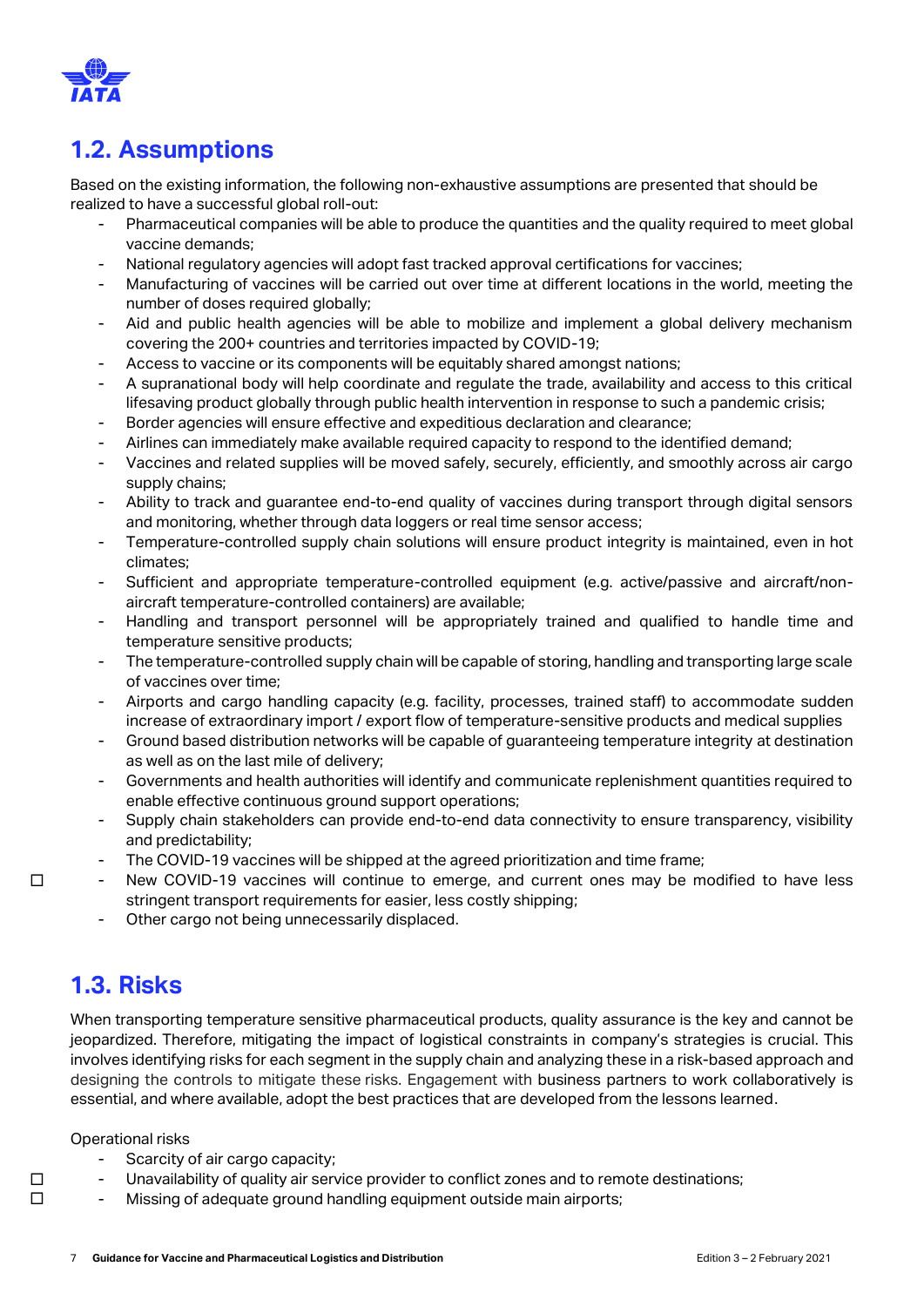

- Delayed / cancelled flights;
- Unannounced deliveries:
- Breakdowns in operational processes;
- Regulatory non-compliance;
- Unsecured environment;
- Acts of unlawful interference;
- Unavailability of temperature-controlled environment;
- Closure/limited operation of airports;
- Seizure of goods by governments in export and transit port;
- Duration of the transport journey;
- Delay in the shipment due to non-compliance with the Dangerous Goods Regulations (DGR).

#### Product risks

- Absence of stability data and experience of new product development;
- Integrity of the product and security of doses;
- Lack of specialized packaging to protect product;
- Scarcity of raw materials or API to manufacture biologicals and sensitive pharmaceutical products.

#### People

- Limitations of available manpower;
- Lack of appropriate training and relevant knowledge;
- Insider Threats.

#### Information

- Lack of coordinated approach and information sharing, unclear instructions and requirements from the manufacturers, unclear instructions and requirements from temperature-controlled equipment manufacturers, etc;
- Lack of reliable data connectivity between stakeholders and lack of full supply chain data visibility;
- Lack or unclear instructions for handling, transporting, delivering and storing biologicals and sensitive pharmaceutical products.

#### Execution

- Lack of all-party collaboration;
- Broken or unstructured communication channels;
- Prioritization of shipments;
- Lack of preparedness for receiving shipments;
- Administrative blockages;
- Lack of transparency in decision making processes.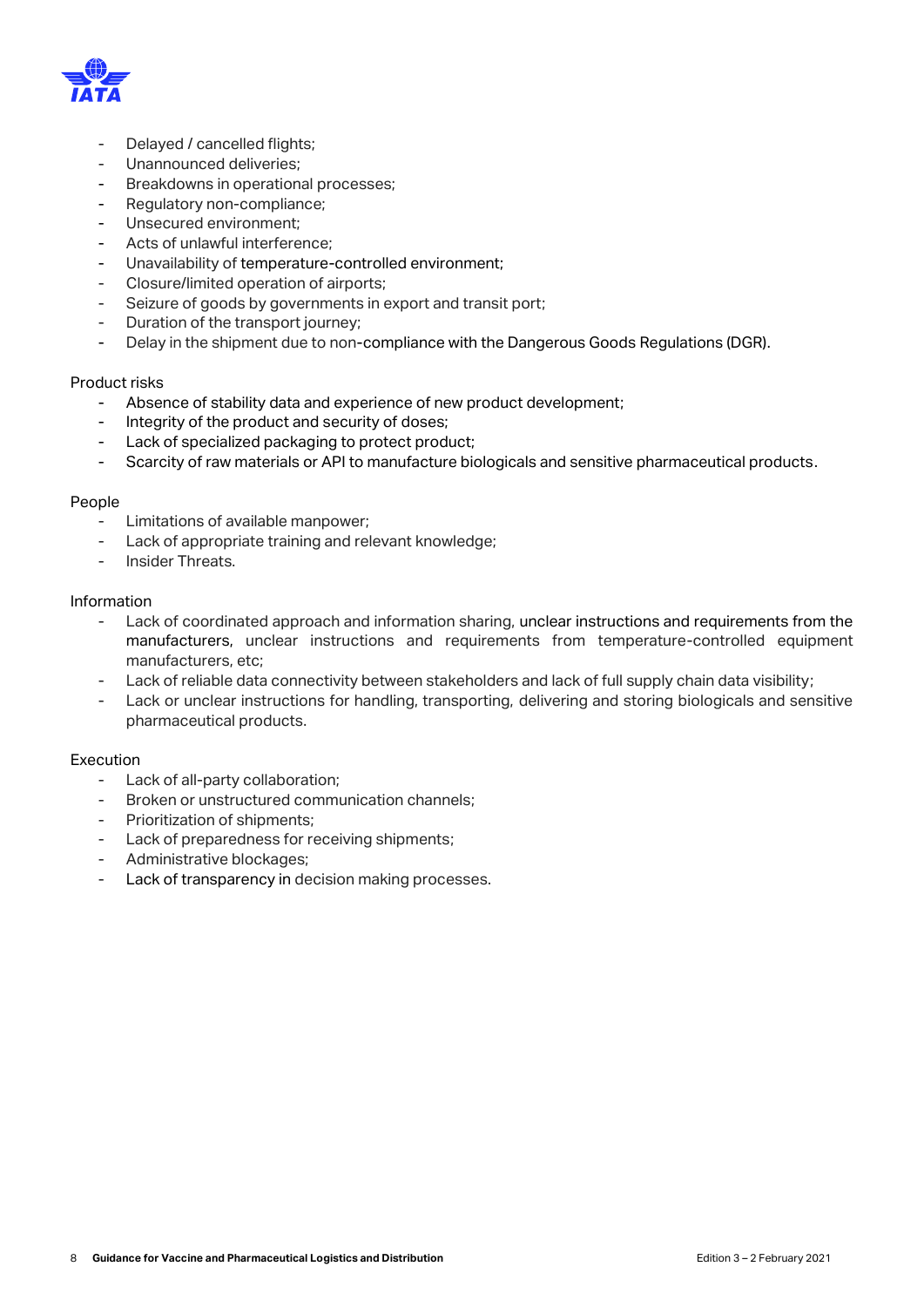

# <span id="page-8-0"></span>2. Community Engagement and Collaboration

IATA has been engaging over the last months with a number of international organizations as well as authorities to seek how critical information can be consolidated and collaboratively shared, to ensure appropriate planning across the temperature-controlled supply chain, from manufacturer to end patient.

Working in a collaborative approach takes place also in the context of the United Nations Sustainable Development Goals (SDGs), a universal call to action to improve the lives and prospects for everyone everywhere on a sustainable path to 2030, especially considering the importance of "Partnerships for the Sustainable Development Goals – [SDG 17.](https://www.un.org/sustainabledevelopment/globalpartnerships/)

The role of each organization varies while sharing a common objective.

#### <span id="page-8-1"></span> $\Delta$ **2.1. International Civil Aviation Organization (ICAO)**

Address the acute challenges COVID-19 continues to pose to civil air transport of both passengers and cargo on global scale, ICAO has partnered with its Member States, international and regional organizations, and industry. This partnership has primarily been through its Council Aviation Recovery Task Force (CART) and includes joint statements and coordinated action with other UN agencies, as well as international organizations.

Since the early days of the pandemic, ICAO has provided States the technical guidance to enable flights and their crews to have the needed flexibility to undertake their essential duties in transporting quickly critical humanitarian personnel and cargo across vast distances. It has provided relief through alleviations to the Standards of its Annexes to the Chicago Convention as interim measures to support continued operations during the initial stages of the COVID-19 pandemic. Further, its contributions, such as the Public Health Corridor (PHC) concept, are critical elements to reducing contamination risk for shipments through increased use of contactless tools and procedures. ICAO guidance specific to the transport of COVID-19 vaccines is publicly available [here,](https://www.icao.int/safety/OPS/OPS-Normal/Pages/Vaccines-Transport.aspx) as well as in Section 5 of these guidelines. Ultimately, ICAO will play a key role in restoring and further growing air transport so that it continues to provide needed air connectivity for passengers and cargo both humanitarian and commercial—to drive global economic recovery.

#### <span id="page-8-2"></span> $\triangle$ **2.2. International Federation of Freight Forwarders Associations (FIATA)**

FIATA is the global voice of the freight forwarding and logistics industry and works in close collaboration with various stakeholders at the international level. With its unique focus on all modes of transport (air, rail, road, sea), FIATA has a leading role to play in ensuring optimal and integrated multimodal transport solutions which will be crucial for the effective transportation and last mile delivery of the future COVID-19 vaccines. Access to and from airports and the improvement of land-based infrastructure are just initial examples to ensure seamless transport of supplies.

FIATA has been working closely with its members and other stakeholders active in the world's supply chains throughout the COVID-19 pandemic to ensure aligned and appropriate responses at the international and national levels. This includes working to ensure a level playing field that allows for a fluid and well-functioning supply chain, encouraging the adoption of appropriate border clearance and trade facilitation measures, and pursuing digital solutions to expedite information flows and data sharing. FIATA is currently active in policymaking discussions with other international organisations to ensure appropriate infrastructure and legal frameworks are in place to strengthen multimodal transport, building on lessons learned from the COVID-19 pandemic. An inclusive approach will be key to developing a resilient supply chain that can withstand heightened demand.

FIATA has published a paper containing considerations on the effective delivery of the COVID-19 vaccines, which is available [here](https://fiata.com/fileadmin/user_upload/2021_documents/Publications/FIATA_considerations_on_the_effective_delivery_of_the_COVID-19_vaccines.pdf) as well as in Section 5 of these guidelines.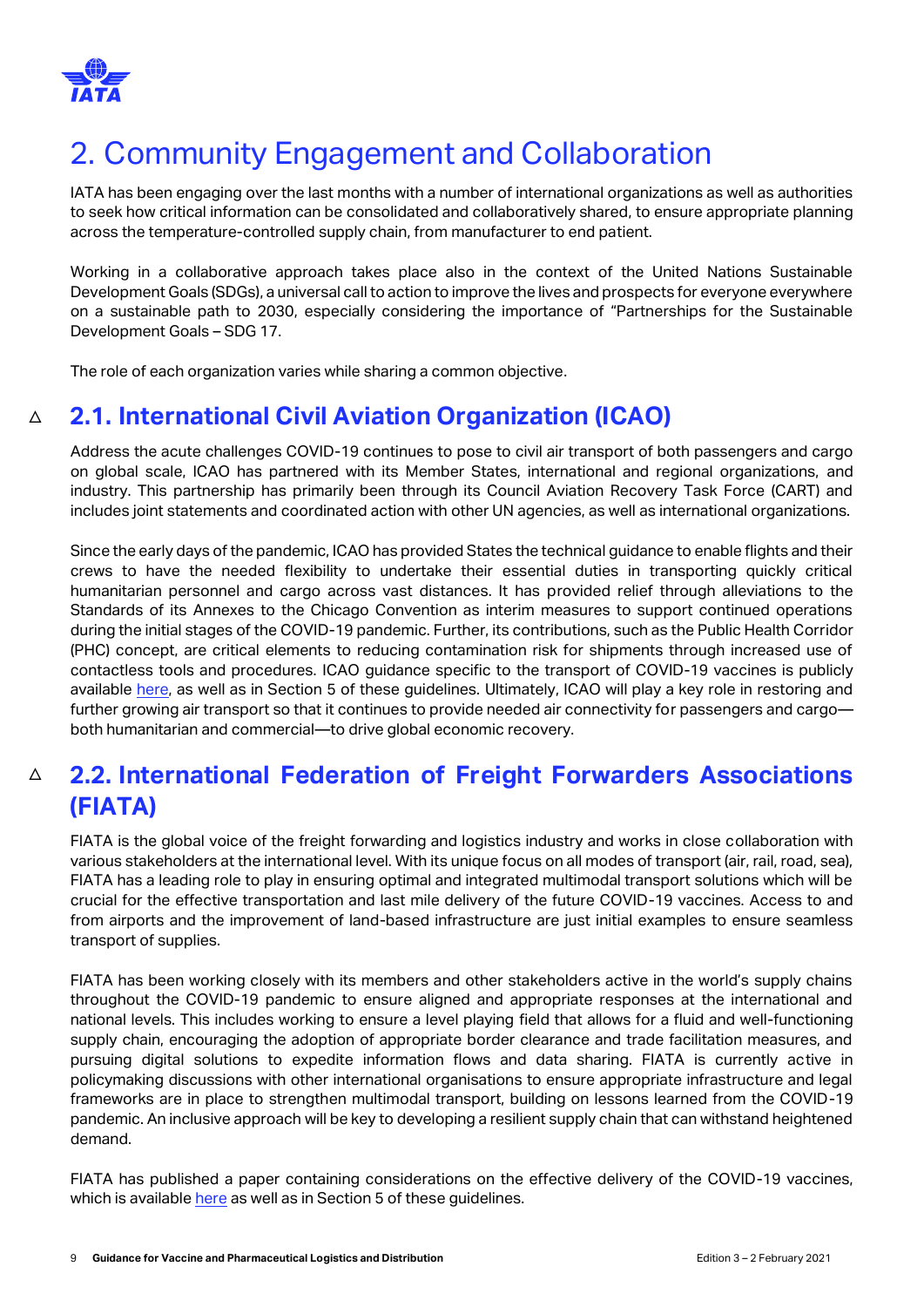

## <span id="page-9-0"></span>**2.3. International Federation of Pharmaceutical Manufacturers and Associations (IFPMA)**

IFPMA represents the research-based biopharmaceutical companies, and regional and national associations across the world. We facilitate collaboration, dialogue, and understanding within our industry and with other international stakeholders in the health community. We bring the industry and broader health community together to promote policies that foster innovation, resilient regulatory systems and high standards of quality, uphold ethical practices, and advocate sustainable health policies to meet patient and health system needs.

## <span id="page-9-1"></span>**2.4. The Pan American Health Organization (PAHO/WHO)**

PAHO/WHO is providing direct emergency response to Ministries of Health and other national authorities in the Americas, for surveillance, laboratory capacity, support health care services, infection prevention control, clinical management and risk communication; all aligning with priority lines of action. The Organization has developed, published, and disseminated evidence-based technical documents to help quide Member States' strategies and policies to manage this pandemic in their territories.

As part of this response, PAHO is procuring PPES, diagnostics kits, syringes, cold chain equipment, waste management supplies and vaccines on behalf of the countries of Latin America and the Caribbean. PAHO is supporting the equitable access to Covid-19 vaccines, preparation to implement vaccination, and co-leading (along with UNICEF) procurements efforts on behalf of COVAX Facility, with PAHO responsible for countries in the Americas.

## <span id="page-9-2"></span>**2.5. United Nations International Children's Emergency Fund (UNICEF)**

To ensure global equitable access to the COVID-19 vaccines, UNICEF will be leading the procurement and supply of vaccine as part of the COVID-19 Vaccine Global Access Facility (COVAX Facility), led by the WHO, Gavi - the Vaccine Alliance and CEPI. The role of ICAO, airlines and international transport providers will be critical to this endeavour.

The expected COVAX logistics implications (vaccines cargo volumes, origins, destinations, timelines and cold chain requirements) will be shared as it becomes available.

### <span id="page-9-3"></span>**2.6. World Customs Organization (WCO)**

As the only international organization with competence in Customs matters, representing more than 180 Customs administrations across the globe that collectively process approximately 98% of world trade, the World Customs Organization has a leading role to play to ensure that the temperature-controlled supply chain can deliver the required medical supplies across border. During the early stage of the COVID-19 pandemic, the WCO played a key role in reminding the global Customs community to apply internationally agreed procedures and processes to facilitate the cross-border movement of goods, conveyances and crew. This organization also supported WCO Members preparedness for the COVID-19 related challenges (border closures, travel bans, export restrictions, social distancing, lockdowns and closures of non-essential businesses, etc.) by taking several initiatives to gather and communicate as much information as possible.

## <span id="page-9-4"></span>**2.7. World Health Organization (WHO)**

The World Health Organization (WHO) and their partners work together on tracking the pandemic, advising on critical interventions, distributing vital medical supplies to those in need and racing to find a vaccine. The WHO launched in April COVAX, bringing together governments, global health organizations, manufacturers, scientists, private sector, civil society and philanthropy, with the aim of providing innovative and equitable access to COVID-19 diagnostics, treatments and vaccines.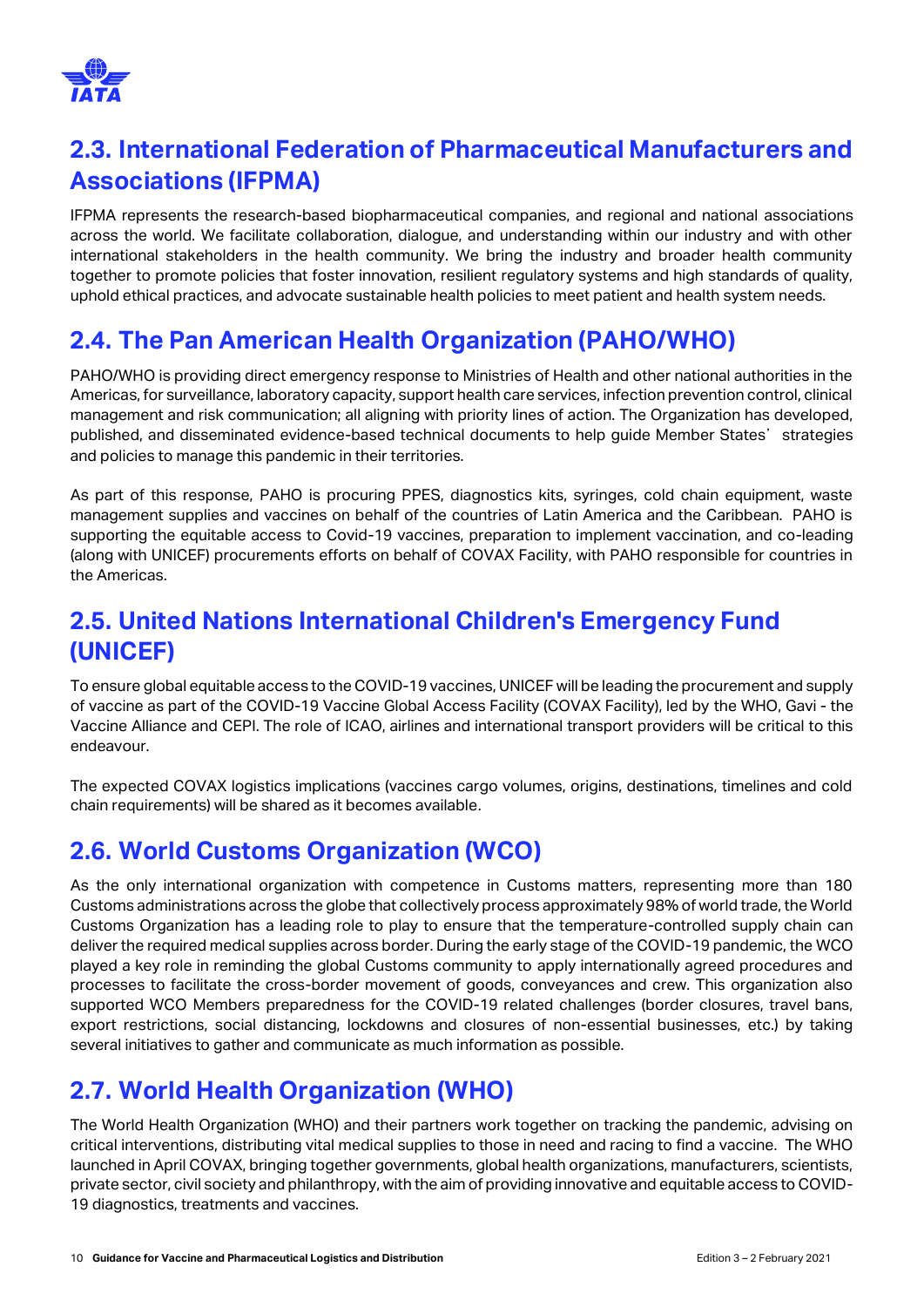

## <span id="page-10-0"></span>**2.8. World Trade Organization (WTO)**

The World Trade Organization (WTO) is the global international organization which coordinates trade rules between member governments with the primary mission to facilitate cross-border trade flows.

In response to this unprecedented economic and sanitary crisis, the WTO is actively informing, guiding and communicating with its members as well as the wide trade community to lessen disruptions caused by the pandemic. Working towards the reestablishment of normal economic trade flows and improved access to such vital goods, the WTO is advocating for the full implementation of the WTO Trade Facilitation Agreement (WTO TFA), widely recognized as a catalyst to the recovery, specifically for developing and least developed countries. The WTO Trade Facilitation Agreement Facility assists developing, and least developed countries find the support they need to implement this Agreement. Simultaneously, the WTO is collaborating with other international organizations such as the WCO and the WHO to facilitate the distribution and access of pharmaceutical, life science and medical products across borders.

#### <span id="page-10-1"></span> $\triangle$ **2.9. World Food Programme (WFP)**

The World Food Programme (WFP) is the world's largest humanitarian organization with a vast operational footprint spanning 86 countries. On any given day WFP has 30 ships at seas, over 5,000 trucks on the road and nearly 100 aircraft in the sky transporting food and other assistance.

WFP also manages services in support of the wider humanitarian community, namely the United Nations Humanitarian Response Depots and the United Nations Humanitarian Air Service, is the lead agency of the Logistics Cluster and is the only UN agency with the mandate and expertise to operate aircraft on long term lease and fly to conflict and remote destinations.

This is how WFP became the main provider of logistics services for the humanitarian community, stepping up as needed to enable partners' response.

At the onset of the COVID-19 pandemic, WFP quickly stood up a system to deliver critical health supplies and transport personnel around the globe. A network of hubs and airlinks was established which became the backbone of the COVID-19 Supply Chain System, moving cargo and passengers when commercial airlines were grounded.

As of 13 January, WFP has reached 171 countries, with over 140,000 m3 of critical health and humanitarian items and has transported over 27,000 passengers to 68 destinations around the world, supporting almost 400 organizations. WFP requested special authorizations and clearances to open national airspaces, otherwise closed to commercial options, for the passenger flights, which were approved and implemented following strict health measures and the latest COVID-19 guidance.

As the COVID-19 response keeps evolving, WFP continues to engage with partners to assess supply chain gaps and needs. Beyond the response, WFP is working on its long-term preparedness capacity to support the humanitarian and health community to respond to health emergencies and crises through a strengthened cold chain and temperature control service for temperature sensitive products, including health and nutrition items, which, if required, may be used to support global and country efforts to deliver the COVID-19 vaccine.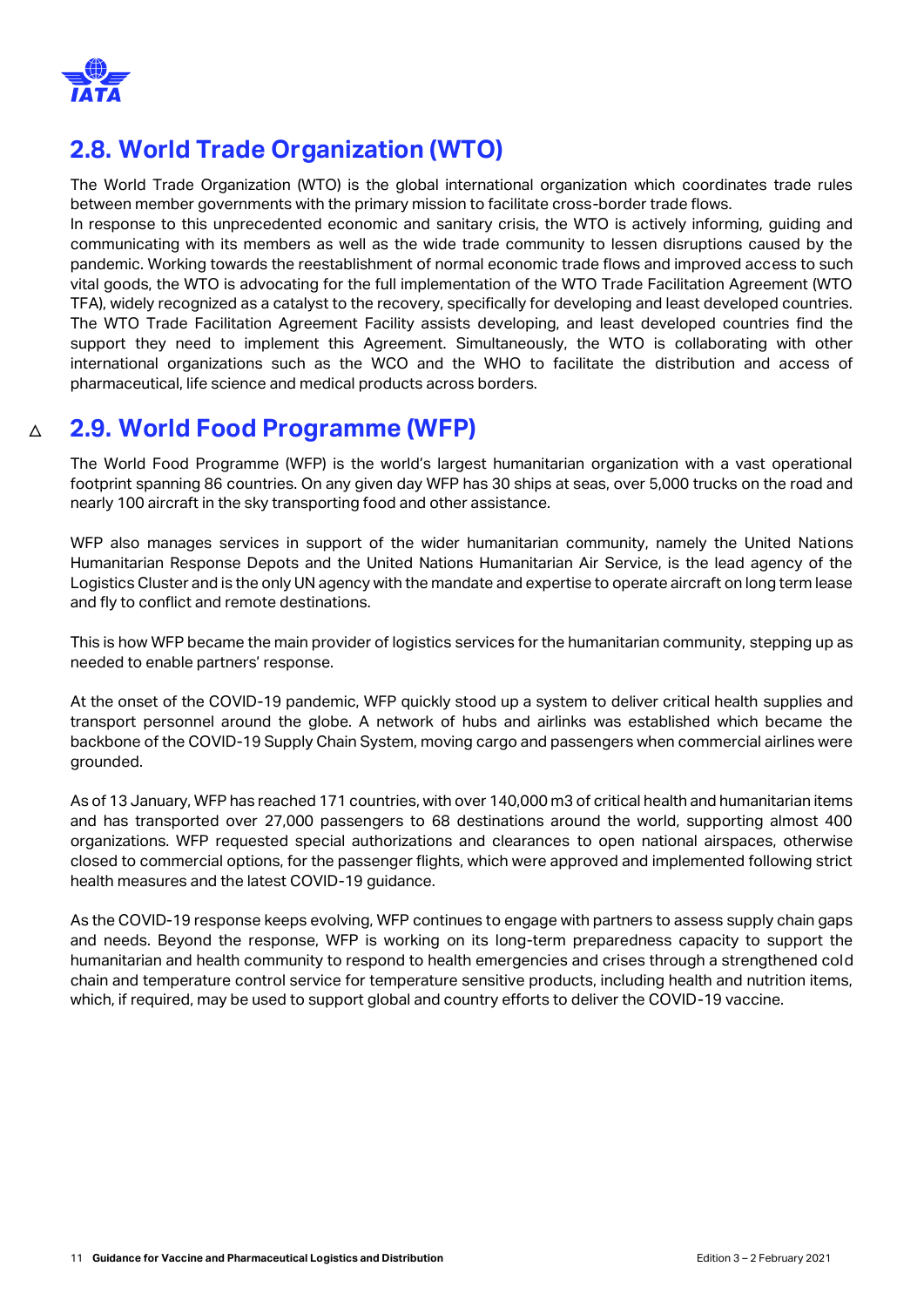

# <span id="page-11-0"></span>3. Industry Preparedness

The air cargo supply chain plays a key role in the distribution of vaccines in normal times through well-established global time- and temperature-sensitive supply chain and distribution systems. This capability will be crucial not only to the quick and efficient transport and distribution of COVID-19 vaccines when they are available but for all pharmaceutical and life science products as well as humanitarian aid. This can only happen with careful planning, led by governments —brought together through multilateral organizations— and supported by industry stakeholders. This means that in the long term, a network of sustainable infrastructure, technology-driven initiatives and people are needed.

### **3.1. Capacity & Connectivity**

<span id="page-11-1"></span>△ Governments must consider the current diminished cargo capacity of the global air transport industry, which will return only slowly. With the severe downturn in passenger traffic, airlines have downsized networks and put many aircraft into remote long-term storage. With the grounded passenger aircraft, the global route network has been reduced dramatically from the pre-COVID situation. The financial impact of the pandemic on airlines will mean that the restart of each individual route will be subject to heavy internal scrutiny to ensure that the route meets the cost and revenue targets.

In planning their vaccine programs, particularly in the developing world, governments must consider carefully the current limited air cargo capacity. If borders remain closed, travel curtailed, fleets grounded and employees furloughed, the capacity to deliver life-saving vaccines will be very much compromised, including the last mile.

The WHO, PAHO, UNICEF and Gavi have already reported severe difficulties in maintaining their planned vaccine programs during the COVID-19 crisis due, in part, to limited air connectivity. Therefore, accessing capacity will be achieved only through cautious planning.

To re-establish global air connectivity, which is critical in facilitating global trade, IATA is working with ICAO and health authorities on the development and deployment of rapid, accurate, affordable, easy-to-use, scalable and systematic COVID-19 testing for all passengers before departure as an alternative to quarantine measures. This may in return help resume a limited, but continually increasing level of capacity and connectivity.

#### **WHAT TO CONSIDER:**

#### △ **Regulatory flexibility**

Government action to increase capacity, e.g. by supporting on a regional or global level the grant of additional traffic rights on a temporary basis for operations carrying the COVID-19 vaccines and other critical goods where traditional restrictions may hinder efficient transport.

Governments should avoid moving towards nationalization of carriers to guarantee domestic access to goods, but rather ensure equitable and fair access to everyone.

#### **Airlines to ensure prioritization of shipments**

Considerations must be taken to ensure to prioritize the movement of essential shipments, including but not limited to vaccines. These priorities should be clear at the time to the concerned parties and followed to the extent operationally feasible.

#### **Capacity expansion with COVID-19 testing roll-out**

This process will result in a number of tests to be moved globally, which will represent a huge volume of medical supplies and COVID-19 test kits to transport.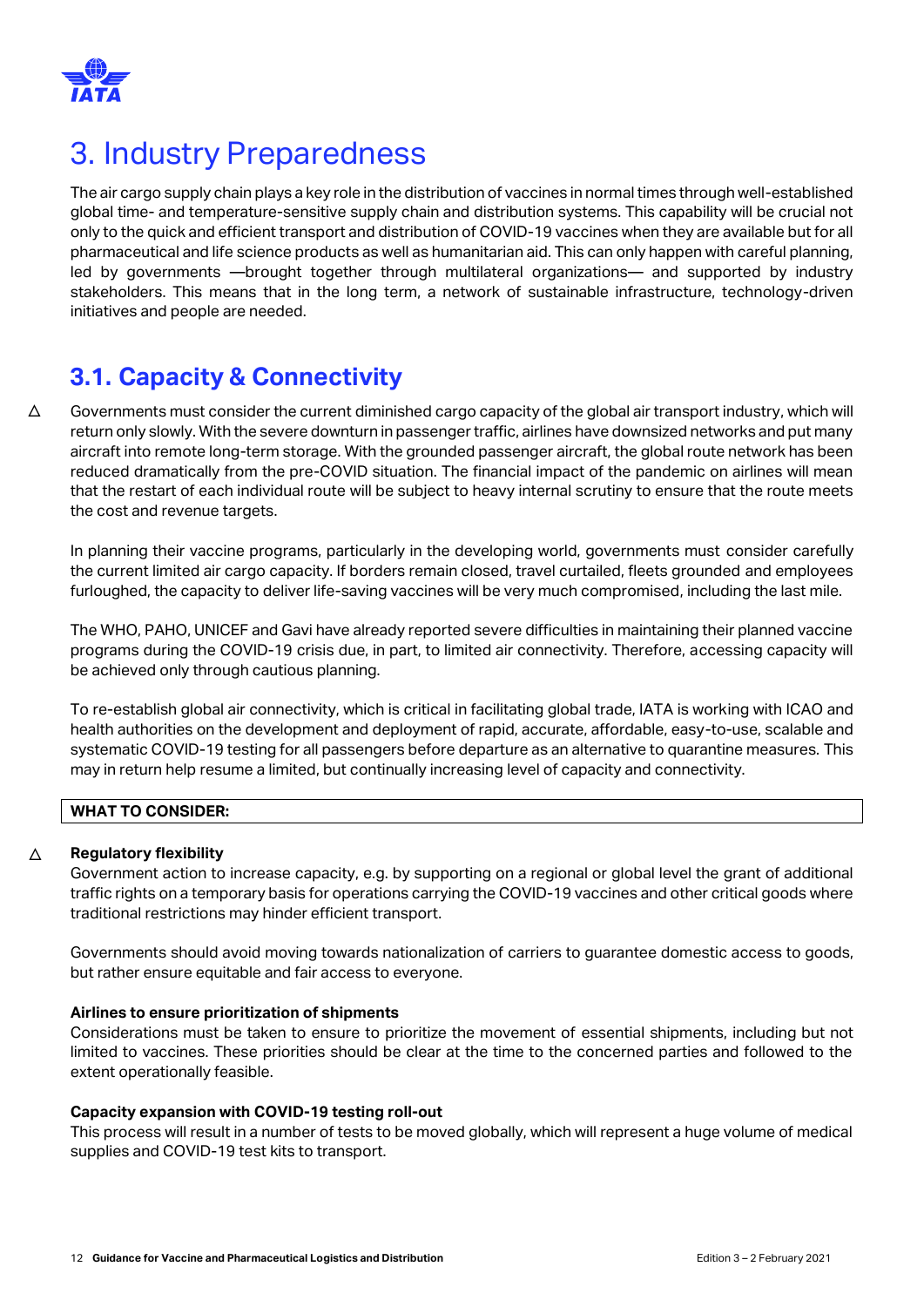

#### **Facilitating freighter charter**

Facilitating freighter charter is critical while considering areas such as: feasible airport pairs, easy (worry-free) return of asset (aircraft / non-aircraft containers).

#### **Interline operations and multilateral interline agreements**

Process and procedure must be put in place to enable interline operation where possible.

### <span id="page-12-0"></span>**3.2. Operational Environment**

Both the infrastructure and the resources will be critical as countries prepare themselves for a massive vaccination in response to COVID-19, impacting all countries and territories. The upcoming challenge for the supply chain stakeholders is to jointly plan and execute a global network delivery mechanism for the COVID-19 vaccines, unlike any situation experienced previously.

### <span id="page-12-1"></span>3.2.1 Capabilities & Infrastructure

The temperature-controlled supply chain will need to be capable of storing, handling and transporting such a drastic increase in quantities of vaccines and other related medical supplies throughout the journey. The most direct route for deliveries of COVID-19 vaccines is paramount with agreed transit times. Supply chain stakeholders will have to prepare themselves, conduct careful analysis of the existing processes, plan for the necessary processes and prepare for their implementation.

#### **WHAT TO CONSIDER:**

#### **Planning on Capabilities**

Estimate and evaluate the capacity of handling and storage facilities as well as equipment; and assess ways to increase the capacities in a collaborative, cost effective and sustainable way:

- work and engage with your business partners / suppliers to communicate about scale-up initiatives such as the COVID-19 vaccines or humanitarian aid that will affect space and distribution planning and develop strategies on future use of temporary or mid-term temperature-controlled environments (e.g. refrigerated trucks, reefers units, etc.) including the use of off-airport facilities, equipment or infrastructure;
- establish standard operating procedures with business partners to meet customer's expectations and regulatory requirements;
- refrigeration equipment used to store sensitive pharmaceutical and temperature-controlled shipments must be monitored to ensure its performance is within the defined range and temperature accurate;
- assess the handling and storage capabilities at origin, transit and destination.

#### **Temperature Controlled Rooms / Freezers**

Consideration must be given to temporary storage areas in cargo terminals such as cool rooms and freezers that are used to hold vaccines where dry ice is present as a refrigerant.

National occupational health and safety regulations must be complied with. In the absence of such regulations, below are minimum recommendations that should be applied:

- These storage areas present a significant asphyxiation risk from elevated  $CO<sub>2</sub>$  levels from sublimating dry ice. Employees that enter the cool room or freezer must be made aware that dry ice is present so that care is taken when entering the cool room / freezer.
- Where dry ice is present the cool room / freezer should be placarded with a warning mark affixed at each access point in a location where it will be easily seen by persons opening or entering the cool room / freezer. An example is shown below. This placard should remain on the cool room / freezer until the following provisions are met: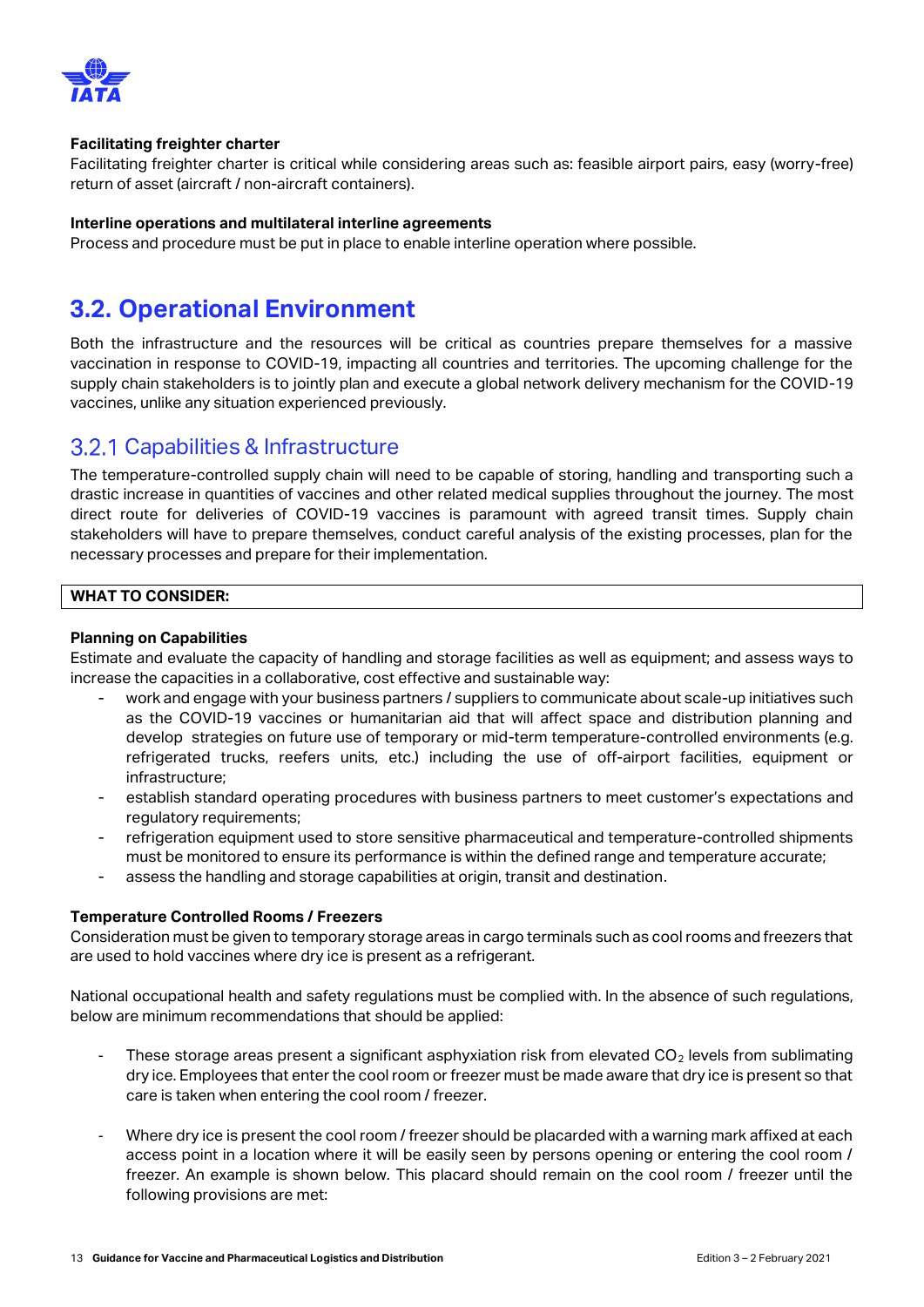

- a) the cool room / freezer has been ventilated to remove harmful concentrations of  $CO<sub>2</sub>$ ; and
- b) the packages containing the dry ice have been removed.

Figure 1: Asphyxiation warning mark (UN Model Regulations, 21<sup>st</sup> revised edition, Figure 5.5.2)



\* Insert "DRY ICE" or "CARBON DIOXIDE, SOLID" in letters at least 25 mm high.

Other mitigation actions could include the installation of  $CO<sub>2</sub>$  monitors / alarms in the cool room / freezer.

#### $\triangle$ **Ramp Operations**

Consideration must also be given to the loading and unloading of vaccines where dry ice is present as a refrigerant.

National occupational health and safety regulations must be complied with. In the absence of such regulations, below are minimum recommendations that should be applied:

- Verify the documentation (loadsheet, LIR, NOTOC, CPM, LDM) for the presence of dry ice as a refrigerant (code ICE);
- To avoid asphyxiation prior to entering an aircraft cargo compartment where dry ice is present, the cargo compartment door must be opened and allowed to vent as per the company's procedures. In absence of specific instructions, it is important to wait for a minimum of 2 minutes for ventilated cargo compartments and 10 minutes for non-ventilated cargo compartments before entering the cargo compartment;
- A visual detectable damage check should be performed to ensure there is no damage to the packaging or ULD during loading and/or offloading.

#### **Airline's capabilities**

During planning it is also important to consider a number of variables that need to be verified before the booking is confirmed and accepted: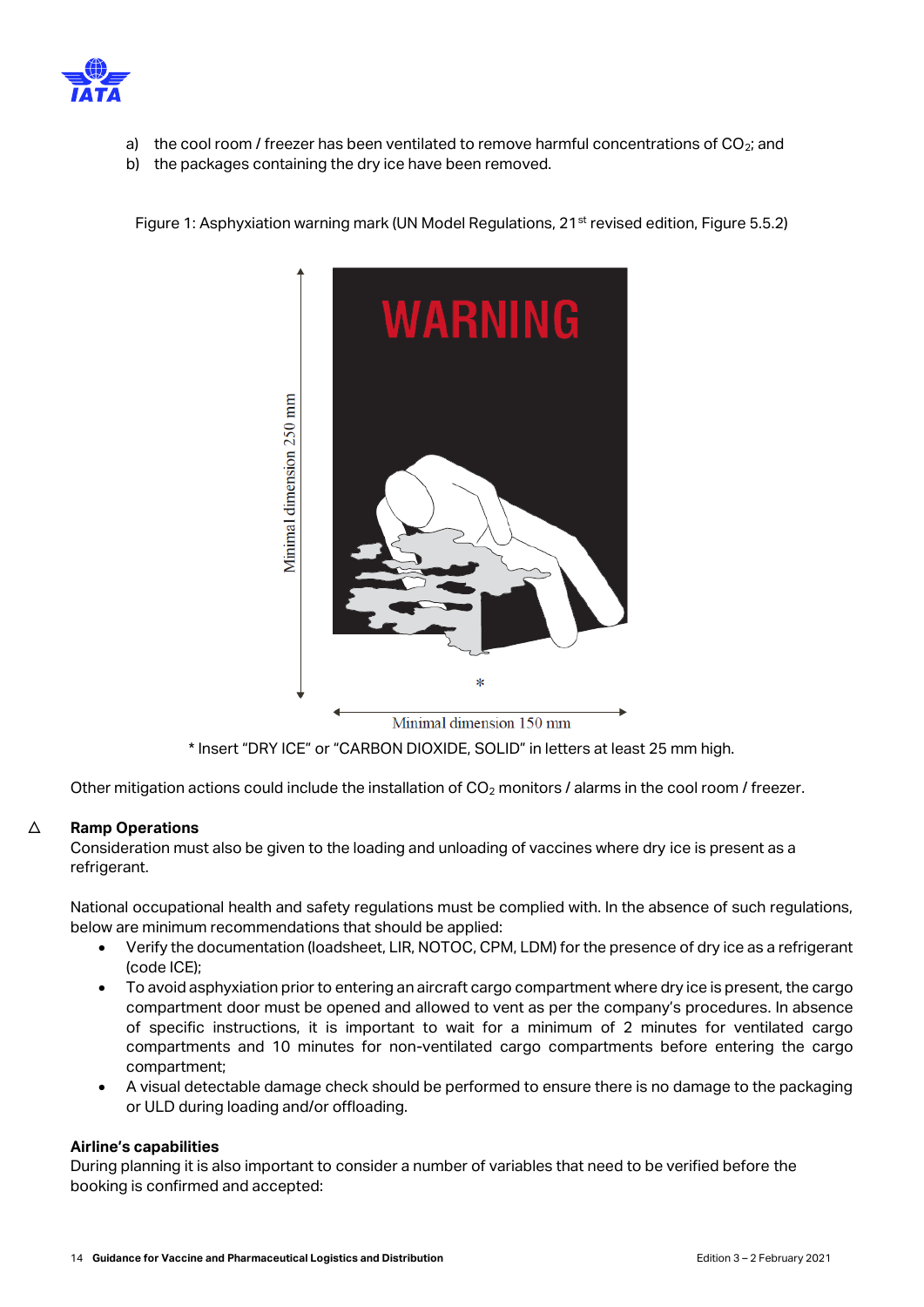

- approved airlines in carrying dangerous goods. If the airline does not hold an approval to carry dangerous goods as cargo from their regulatory authority, the airline would not be allowed to handle cargo such as temperature-controlled containers with lithium battery powered data loggers;
- aircraft capacity (e.g. available space, if dry ice is used as refrigerant, the quantity limits on dry ice);
- the capabilities of the airport of departure/transit/arrival;
- airports limited cold and ultra-cold storage in transit and at destination;
- ensuring the right temperature setting in the aircraft.

Airlines should provide a process for transport between the cargo warehouse and the aircraft that minimizes the product exposure to temperatures beyond the allowable range.

#### **Optimizing operational efficiencies**

Coordination efforts among the supply chain stakeholders should be made to ensure integrated solutions and processes to maximizing the shipment capabilities to the extent possible

#### **Standards**

It is important that stakeholders involved in the shipping, handling and transport of pharmaceuticals and life science products have the most up to date regulations, such as the IATA Temperature Control Regulations (TCR), international and regulatory requirements. This will ensure compliance and integrity of the time and temperature sensitive products along the supply chain.

In addition, to provide visibility and transparency to manufacturers and logistics providers of the level of infrastructure, operations and IATA certified stations, IATA developed the ONE Source industry platform for validated aviation capabilities and infrastructure information. All critical information contained on ONE Source has been verified by IATA to help ensure its accuracy.

### <span id="page-14-0"></span>3.2.2 Equipment

Equipment used to transport or hold temperature–sensitive healthcare shipments are critical in the overall process. Whether these are aircraft or non-aircraft containers, active or passive Temperature Controlled Containers (TCC), insulated containers, thermal blankets or ramp "cool" dollies.

#### **Aircraft Temperature Controlled Container (TCC):**

- Performance and functionalities of active / passive aircraft Temperature Controlled Containers (TCC) must be made available;
- The aircraft acceptability must be verified to ensure the aircraft TCC are allowed to be loaded aboard the intended aircraft types in accordance with the aircraft Weight and Balance Manual;
- Aircraft TCC may be very heavy due to size and total gross weight, appropriate handling equipment with the appropriate capacities (e.g. lift capacity of forklift, length of fork tines, size of pallet dolly) should be always available at all locations to avoid potential staff injury, mishandling, equipment damage and/ or service interruption;;
- Training for parties who are not typically involved in aircraft ULD build-up procedures;
- Serviceability and air worthiness requirements will need to be met;
- Special handling instructions from the manufacturer of the aircraft TCC will need to be conveyed to all supply chain participants;
- Specific training programs/ requirements for the use of aircraft TCC should be in place;
- Facilitate the transport of aircraft TCC to pharmaceutical manufacturer's facility for acclimatization and loading;
- Facilitate the immediate return of the empty aircraft TCC to allow efficient asset utilization.

#### Note:

Aircraft TCC is an aircraft container, certified or non-certified under TSO C90, with an integral temperature control system. Aircraft TCC is designed to be directly restrained by the aircraft Cargo Loading System (CLS).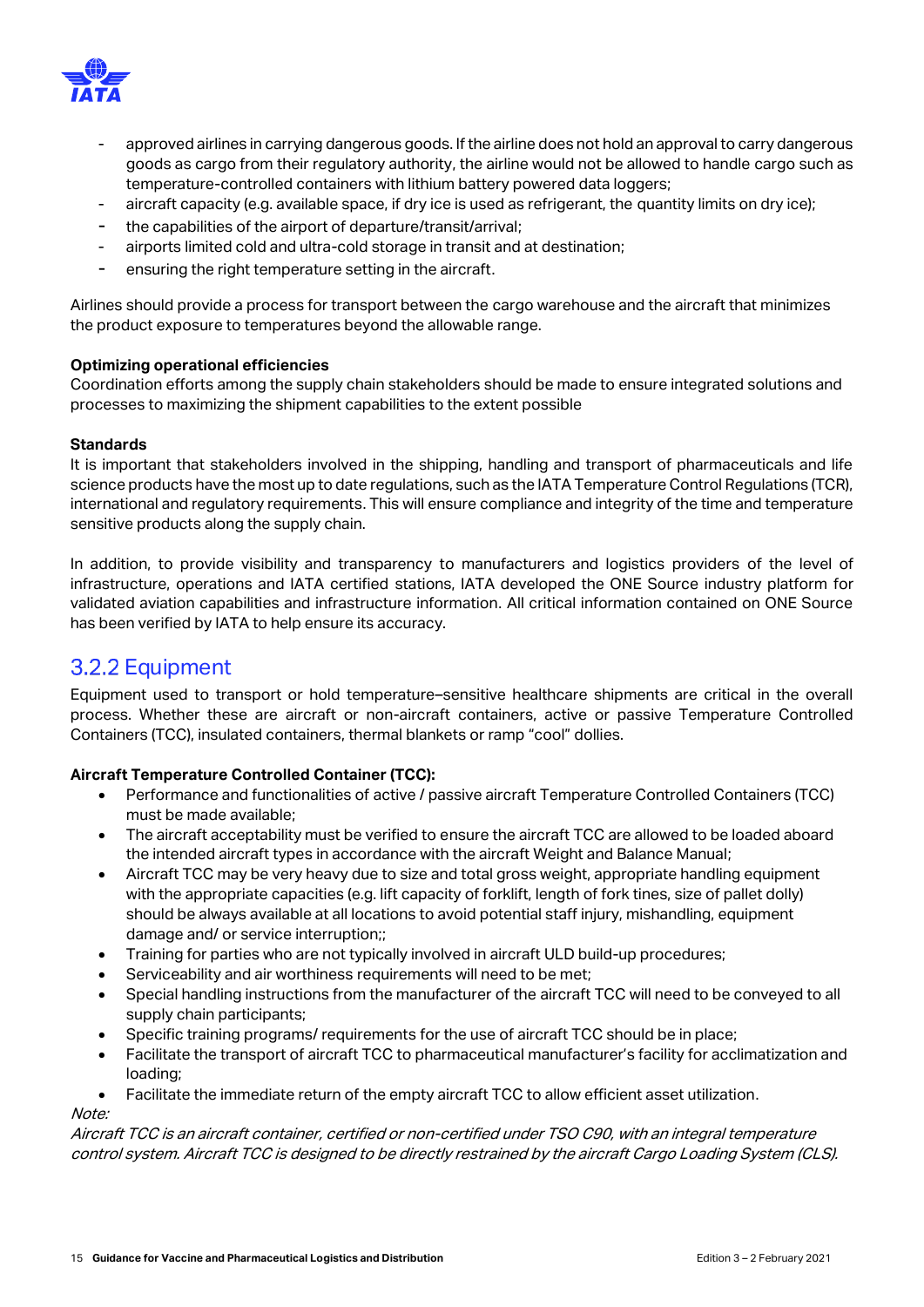

#### **Non-aircraft Temperature Controlled Containers (TCC):**

Non-aircraft TCC may also be used; although non-aircraft TCCs are not aircraft ULDs, considerations on the suitable aircraft type should also be made to ensure operating limitations of the aircraft (e.g. weight and contour limits) are not exceeded as per the aircraft Weight and Balance Manual. Non-aircraft TCC may be very heavy due to their size and total gross weight, appropriate handling equipment with the appropriate capacities (e.g. lift capacity of forklift, length of fork tines, size of pallet dolly) should be always available at all locations to avoid potential staff injury, mishandling, equipment/ shipment damage and/ or service interruption. Non-aircraft TCC is also valuable reusable and returnable asset, immediate return of the empty units should be arranged to allow efficient asset utilization.

#### Note:

Non-aircraft TCC is a non-aircraft container with an integral temperature control system. Non-aircraft TCC is usually loaded onto an aircraft pallet and restrained by a compatible aircraft pallet net.

#### **Passive equipment:**

Other passive equipment such as thermal blankets may be used; however, their capabilities, the logistics and distribution of those items to the origin, and their return and/or their disposal of waste should be considered. The environmental impact should not be forgotten.

Facilities and equipment for the storage and handling of such equipment must be suitable. Considerations include:

- ULDs must not be placed on the ground. At all times ULDs must be on dollies or in storage racks;
- ULDs must not be lifted or moved by forklifts unless the ULD has a forkliftable base.

#### **Ramp "Cool" dollies**

Such devices exist at some airports and can be used to help maintain temperature control while the goods are outside the temperature-controlled facility (e.g. on the ramp or outside the cargo facility).

The device capabilities should be verified as there are no specific aviation related standards beyond the basic Ground Support Equipment (GSE) aspects. The availability of such devices, at origin, destination and/or transit where they are required or desired to be used should be verified.

#### **WHAT TO CONSIDER:**

- Planning on available ULDs and their distribution to the origin and final return logistics;
- Depending on the nature of the required transport conditions for the vaccine, it may be necessary to use temperature controlled ULDs. Aircraft ULDs are certified items of aircraft equipment and therefore need to meet certain regulatory requirements and industry standards as described in the applicable airworthiness certification requirements and IATA ULD Regulations (ULDR);
- Other non-aircraft TCCs require either securing to an aircraft ULD (such as an aircraft pallet and aircraft pallet net combination) or specific loading and securing to the aircraft structure as per the aircraft Weight and Balance Manual;
- Not all aircraft ULDs are suitable for all aircraft types and not all aircraft are designed to transport aircraft ULDs;
- Aircraft TCC and non-aircraft TCC with dry ice and lithium batteries must meet the provisions set out in the IATA Dangerous Goods Regulations (DGR).

#### **Return logistics:**

ULDs can typically be used in both directions of travel, however, in the case of specialized ULDs, especially TCC, it may not be the most efficient operational option and therefore reverse logistics considerations need to be made. In addition, the return of ULDs in charter operations should be facilitated preferably multilaterally instead of bilaterally.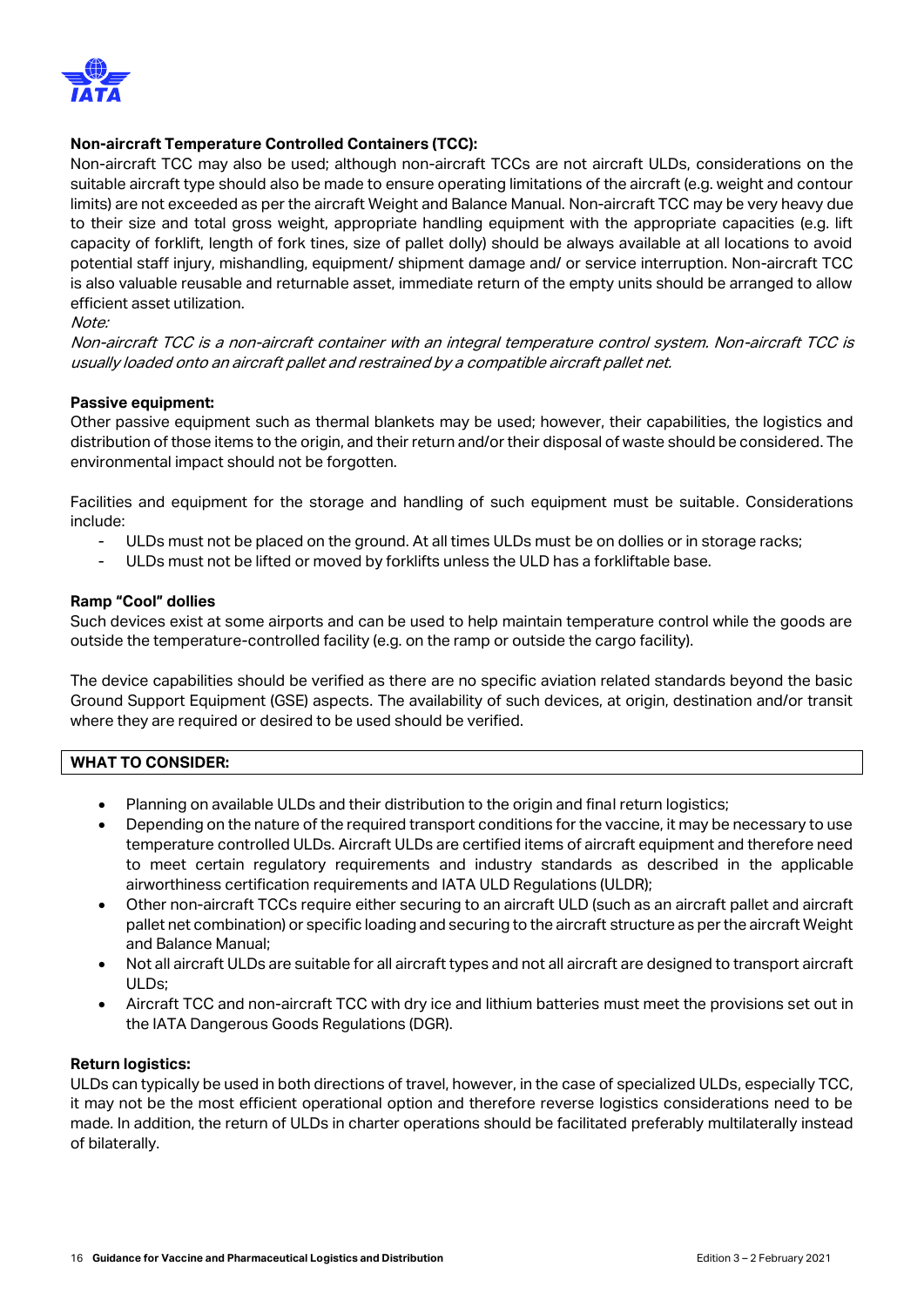

### <span id="page-16-0"></span>**3.3. Border Management**

Trade movements have been heavily impacted in such time of crisis as government authorities have enacted restrictive measures. IATA's advocacy role led many governments and international regulatory bodies to facilitate the movement of air cargo.

It is critical that International Organisations, such as the WCO / WTO and countries continue to develop and recommend to their Members standards, guidance and best practices measures to facilitate and prioritize the movements of vital life science supplies without disrupting the supply chain. Working effectively with health and customs authorities will, therefore, be essential to ensure timely regulatory approvals, increased security measures, appropriate handling and customs clearance.

In addition to transport preparations, coordination is needed between authorities involved in border management. Governments must also consider priorities for border processes such as acceptance of electronic copies of documents, prior to arrival customs clearance and granting priority on arrival and expedited clearance procedure of those vital shipments to prevent possible temperature excursions due to delays or considering tariff relief to facilitate the movement of the vaccine and life science products.

□ Consideration to be given in case of unplanned diversion into an en-route airport

### <span id="page-16-1"></span>**3.3.1 Facilitation procedures**

Border Agencies are requested to work with private sector partners to review their facilitation procedures and measures at borders in order to examine whether further opportunities exist to implement facilitation conventions, standards, tools and guidance that would support the fast processing through contactless means of vaccines, pharmaceutical, life science and medical products at borders. In addition to direct consultation with individual government agencies, national trade facilitation committees provide a good forum for this cooperation and coordination.

#### **WHAT TO CONSIDER:**

All actors in the supply chain of those essential shipments should be identified now between border agencies and private sector partners, in order to start developing strategies for:

- The legal and regulatory frameworks to import export and transit shipments of vaccines at both regional and national levels;
- The identification of these essential goods, i.e. finished goods like the COVID-19 vaccine, but also biologic materials (e.g., "drug substance") used in upstream manufacture and testing of COVID-19 vaccines, by considering all vaccines, pharmaceutical, life science and medical products, including their packages (incl. temperature-controlled containers), whose aim is to address the COVID-19 pandemic;
- Once identified, integration of these goods into the lists of critical items issued by the World Customs Organization in cooperation with the World Health Organization and their Harmonized System (HS) classification, so that these goods can be cleared expeditiously in line with established international guidance on disaster relief;
- Necessary capacity needs along with implementing procedures aligned with international standards to ensure the interception of counterfeit and sub-standard (not fit for purpose) vaccines. This includes detection at the border, coordination with international health authorities, and offering real-time exchange of relevant information to fight the trafficking of counterfeit medical supplies;
- The facilitation of the movement of these shipments at borders through the implementation of a series of trade facilitation measures such as: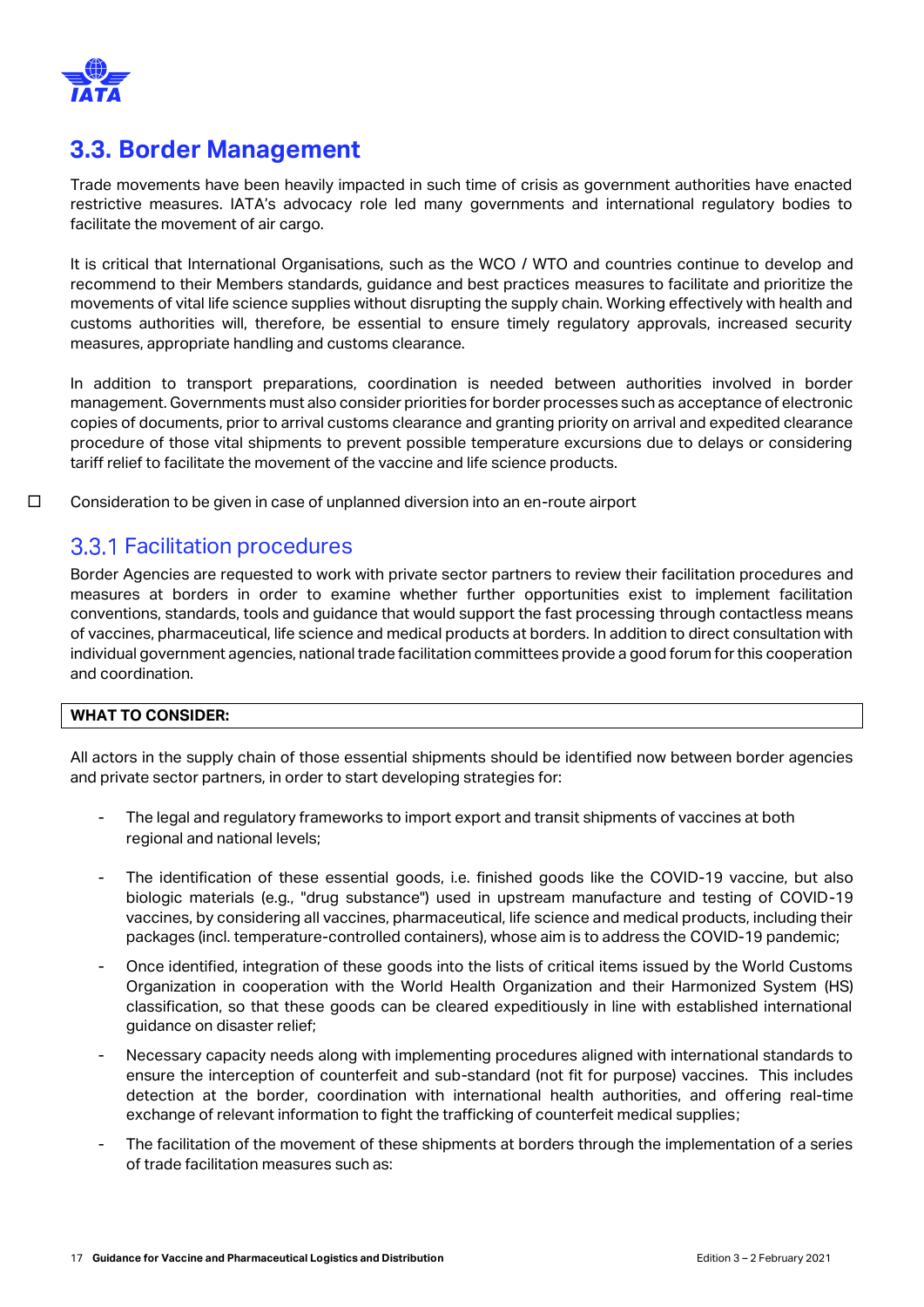

- o Measures to support compliance and cooperation between border agencies (e.g. exchange of information, bilateral and regional agreements);
- o Common border procedures and simplification of import, export and transit documentation requirements to facilitate the release and clearance of goods;
- o Coordinated joint inspections of goods in temperature- controlled areas;
- o Transparency of information and easy access to cross border trade measures (e.g. appointment of a single, centralized contact point to respond to industry requests for help or information, up to date information published on-line and available through the enquiry point);
- $\circ$  Procedures for expedited release with the creation of green lanes to accelerate the release process at borders for such shipments and reduce the sheer volume requiring inspection, at acceptable risk to the country;
- o Let any specific transport equipment (such as temperature-controlled containers) for the safe transport of vaccines and other pharmaceutical and medical products aimed at addressing the COVID-19 pandemic be considered as a ULD (Unit Load Device) and fall under temporary admission (and return) exempt from duty and bond/guarantee requirements;
- o Use of information technology to support the establishment and maintenance of a single window which would expedite the submission of information and/or data requirements for the release and clearance of goods, acceptance of electronic copies/scans of certificates and document instead of original or certified copies in paper, and e-payment to facilitate payment of duties and fees; and
- $\circ$  The possible introduction of deferral (e.g. separation of the release from the final determination of Customs duties, taxes, fees and charges) of duties, taxes and fees, as well as bond programs and deferred payments with post-clearance audit (in order to move the duty and tax collecting processes away from the border to the inland premises of the importer);

### <span id="page-17-0"></span>**3.3.2 Smart Coordinated Borders**

Border agencies should seek out every opportunity to share information, apply smart border measures and implement simplified procedures to the extent possible to expedite vaccines (including COVID-19 vaccines), pharmaceutical, life science and medical products. Due care should be undertaken by all parties to ensure that such products are secured, transported and stored in facilities that do not jeopardize the integrity of such goods.

Customs authorities should ensure that all levels of government (including border agencies) and law enforcement, i.e. national (federal), regional (State or provincial), and sub-national (local) remain coordinated to allow uninterrupted door-to-door delivery of these shipments.

#### **WHAT TO CONSIDER:**

#### **Coordination to fight illicit trade of counterfeit medical supplies**

To support the permanent and real-time exchange of relevant information to fight the trafficking of counterfeit medical supplies, the WCO and its members should continue to exchange intelligence information, messages and alerts via the secure channels developed under the Intellectual Property Rights (IPR) CENcomm Group.

#### **Emergency border contacts list for humanitarian goods**

The World Customs Organization (WCO) has compiled a database of emergency contacts to minimize cargo border blockages and ensure these can be responded to immediately. IATA will be the focal point with the WCO if contacts in countries are needed. Furthermore, the WCO has provided guidance to support the classification of medicines and medical supplies and prioritize their customs clearance. A similar approach should be taken to prioritize other border agency clearance at borders for vaccines.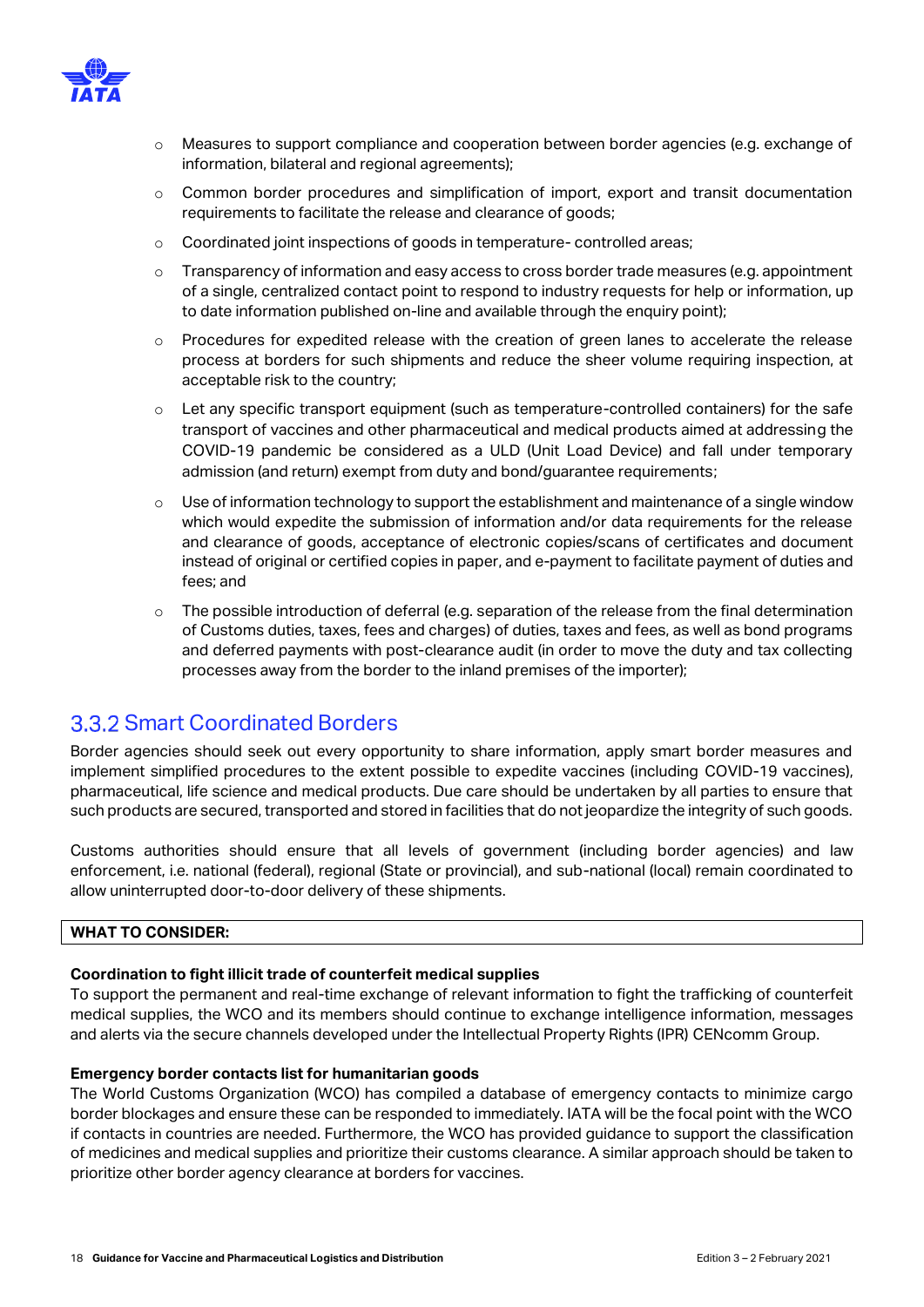

### <span id="page-18-0"></span>**3.4. Security Environment**

Vaccines will be highly valuable commodities. Risk assessment<sup>1</sup> should be performed to determine vulnerabilities and threats, including insider<sup>2</sup> and cyber threats<sup>3,4</sup> to Air Cargo Management Systems, related to transport (safeguarding from tampering and theft). Air Cargo Service and System providers should review physical and cyber controls to reduce the risk of loss of cargo or degradation of connected systems supporting the transport of vaccines.

#### **Physical Security Measures**

Processes and procedures are typically in place to keep cargo shipments secure, from both, the aviation security and transport of valuables perspective. The potential volume of vaccine shipments, geographical scope of distribution and handling conditions may however require early planning from the point of origin, during the entire transport until loading and the departure of the aircraft, as well as upon arrival (off-loading, storage) to ensure that they are scalable and provide protection against all sorts of interference (including both, aviation security and criminal threats).

△ In terms of security and screening procedures, given the specificity of the shipments, the procedures relevant for known consignors and/or regulated agents should be preferred. Additionally, consultations with States' appropriate authority are encouraged to verify if conditions of the respective National Civil Aviation Security Programme (NASP) at the point of departure include and allow for special arrangements in vaccines' screening process that are reflective of the ICAO Security Manual Doc. 8973 (Section 13.5.5 and Appendix 33). Such processes are also referred in ICAO State Letter AS 8/7-21/6 dated 27 January 2021. The ICAO guidelines on the *Distribution of COVID-19 Vaccines and Air Cargo Security* is available on the ICAO public website, [here,](https://www.icao.int/Security/aircargo/Pages/The-Distribution-of-COVID-19-Vaccines-and-Air-Cargo-Security.aspx) as well as well as in Section 5 of these guidelines.

#### **Cyber Security Measures**

In terms of cyber security, IATA along with Aviation-ISAC, recommend airlines to focus on both data and information, as well as the systems supporting the logistics and transport of the vaccines.

Air Cargo Service and System providers engaged in the transport of Covid-19 vaccines are under increased risk of physical and cyber-attack. Aviation-ISAC <sup>5</sup>shares that threat intelligence reveals organized crime groups are seeking to procure vaccine shipments for sale on the black market. Similarly, ransomware groups have targeted the healthcare and aviation sectors during the pandemic. Airlines may be subjected to cyber-attack as they announce their ability to transport vaccines, as seen in one particular event, last November 2020.

Data and information relative to vaccines distribution, should be designated confidential or privileged. This data and information should implement restricted access measures as well as data loss prevention and encryption measures.

Systems processing this data and supporting the transport, including flight operations, are also under increased threat of compromise. Security teams should consider increased continuous monitoring of these systems for both internal and external attempts for unauthorized access. More information on how ransomware attacks unfold can be found via different reference materials and cyber incident response best practices. Note that most of those attacks result in exfiltration of sensitive data, followed by file and network encryption.

Airlines need to make sure their solution providers are using state-of-the art cyber security defence and are maintaining their systems up to date. Airlines and Air Cargo Service and System providers should review their

<sup>&</sup>lt;sup>1</sup> [IATA Security Management System Manual](https://www.iata.org/en/publications/store/security-management-system-manual/) Edition 4, chapter 5, Security Risk Assessment

<sup>&</sup>lt;sup>2</sup> [IATA Security Management System Manual](https://www.iata.org/en/publications/store/security-management-system-manual/) Edition 4, chapter 6.4, Insider Threats

<sup>3</sup> https://us-cert.cisa.gov/ncas/current-activity/2020/12/03/ibm-releases-report-cyber-actors-targeting-covid-19-vaccine

<sup>4</sup> <https://www.interpol.int/en/News-and-Events/News/2020/INTERPOL-warns-of-organized-crime-threat-to-COVID-19-vaccines>

<sup>5</sup> <https://www.a-isac.com/>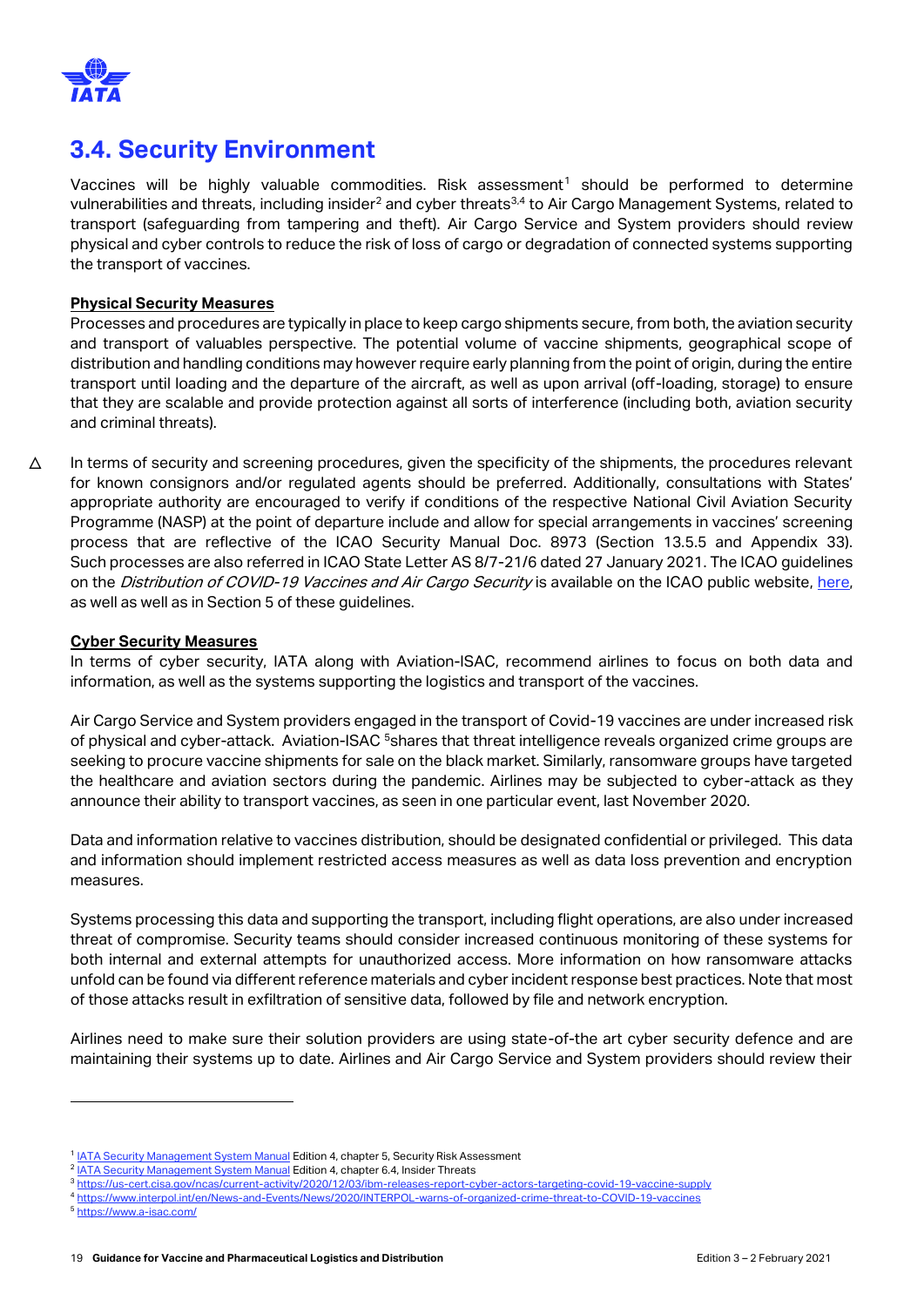

 $\Box$ 

 $\Box$ 

business continuity and or disaster response plan, ransomware incident response plans and ensure the plans have been exercised.

Also, some basic considerations and recommendations are provided below.

#### **WHAT TO CONSIDER:**

- Appropriate security screening facilities and methods throughout the supply chain;
- Maximum usage of Known Consignor and Regulated Agent programs and faster access to such programs for the duration of the COVID 19 Pandemic;
- On airport secure facilities;
- Consignment level shipment tracking sensors;
- Off airport secure storage facilities, minimized quantities in unsecure areas;
- Information flow controls to protect against cyber interference;
- Secure zone access control, consider CCTV monitoring;
- Adequate security measures of all distribution of these are high value shipments including the 'Final Mile' distribution to mitigate the risk of theft or product tampering;
- Final vaccine disbursement facilities to have secure facilities;
- Air Cargo Service and System providers should be updated to the latest version;
- Backup copies should be up to date, and isolated from the other systems, as they could provide the only capacity to put back the systems online rapidly, after an attack;
- Solution providers should be consulted on their capacity to sustain cyber-attacks, and support the airlines;
- Business Continuity Plan should be devised and/or refreshed to face such malicious events;
- Consult with regional regulator authorities on government intelligence sharing as well as private intelligence sharing working groups for a better understanding and monitoring of the threat landscape;
- National civil aviation authorities to promote awareness campaigns amongst all aviation stakeholders to raise awareness about Insider Threats, highlight the importance of being extra vigilance and develop policies and procedures to mitigate against Insider Threat situations. Airlines and airports to consider the deployment of additional security resource as added protection to the valuable cargo.
- The State's National Facilitations Committee to oversee the interagency coordination to ensure effective, secure, efficient and expeditious processing and handling of the shipment.

### <span id="page-19-0"></span>**3.5. Safety Environment**

With the capacity crunch, many airlines have repurposed passenger aircraft to be used for just the carriage of cargo and/or mail, including loading cargo in the passenger cabin. Such exceptional operation requires a very robust and comprehensive safety risk assessment involving all parties within the organization following standardized procedures in compliance with defined operating standards and regulations, particularly ICAO Standards and Recommended Practices (SARPs), as well as other ICAO provisions<sup>6</sup>.

- □ Airlines are required to perform a safety risk assessment that addresses the carriage of cargo in aircraft cargo compartments. For the transport of vaccines, life science and medical supplies the safety risk assessment must consider:
	- The quantity of dry ice that is permitted in aircraft cargo compartments. Where the quantity of dry ice normally permitted is to be increased, consideration must be given to addressing the potential risk of increased concentrations of carbon dioxide gas to flight crew and other persons carried on board the aircraft as well as to ground staff responsible for loading and unloading the cargo compartments;

**<sup>6</sup>** [ICAO Safe transport of COVID-19 vaccines on commercial aircraft](https://www.icao.int/safety/OPS/OPS-Normal/Pages/Vaccines-Transport.aspx)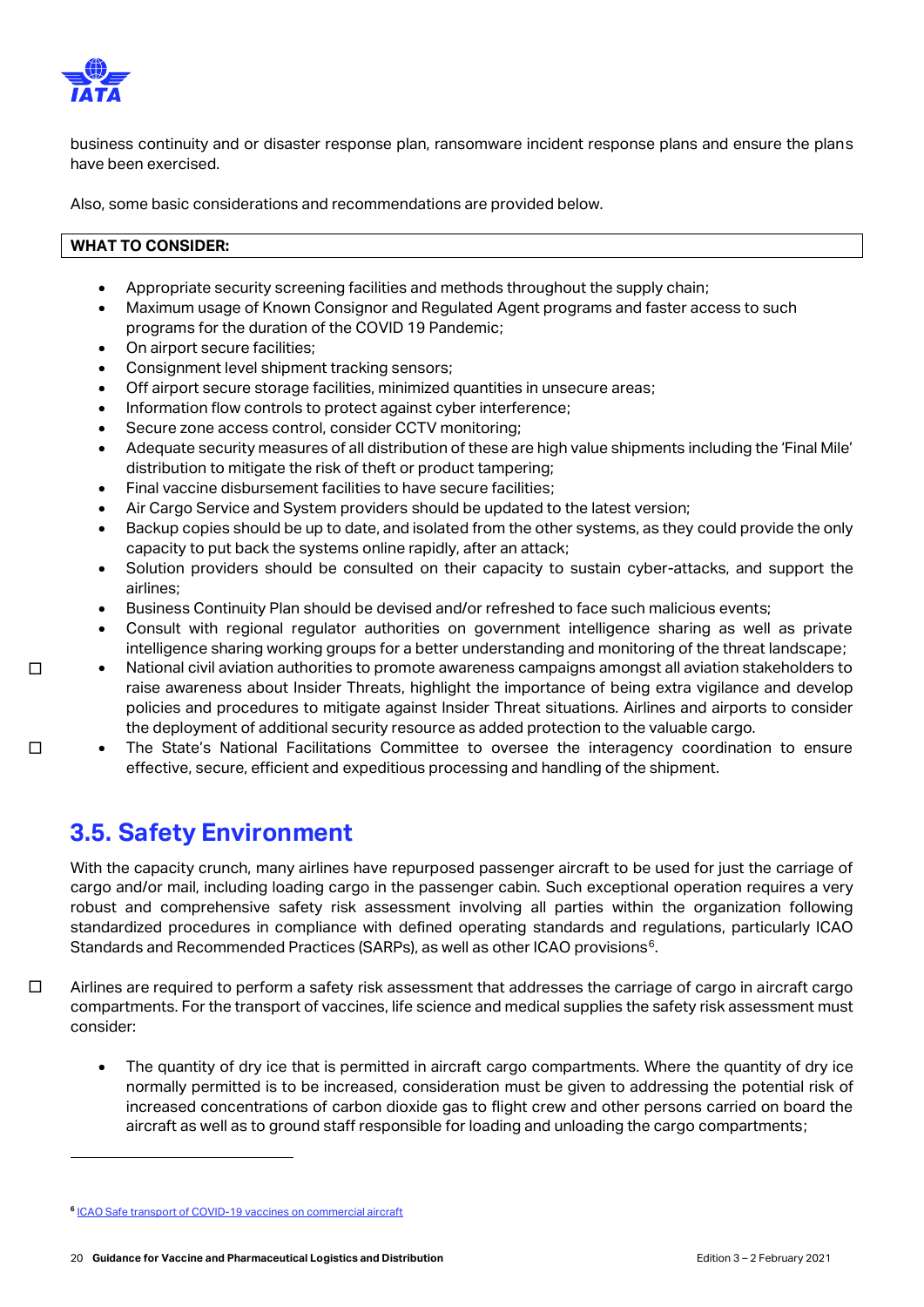

The risk to aircraft systems from electromagnetic radiation for data loggers / cargo tracking devices.

However, temperature-controlled vaccines, life science or medical supplies might not all be suitable to be carried in the passenger cabin due to regulatory constraints or risks to the operation. Therefore, all supply chain partners must familiarize themselves with the overall requirements to safely transport vaccine shipments before looking to accept or handle such consignments, especially where cabin loading of cargo is considered.

Manufacturers of vaccines must consider the classification of the vaccine, particularly where regulatory approval from the appropriate national authority of the State(s) of origin, transit or destination has not been issued, or is still pending.

- $\triangle$  $\otimes$
- vaccines containing genetically modified micro-organisms (GMMOs) or genetically modified organisms (GMOs) that have not been authorised for use by the appropriate national authorities of the States of origin, transit and destination must be classified as UN 3245, **Genetically modified micro-organisms** or **Genetically modified organisms**, as appropriate. COVID-19 vaccines containing GMOs or GMMOs, including those in clinical trials, are not subject to the Dangerous Goods Regulations.

The challenges are really about preparation and planning as well as vaccine manufacturers providing information as early as possible to airlines and other supply chain partners to understand which temperature-controlled environment will be needed when transporting vaccines. Potentially the temperature required may range from deep frozen at -80°C to +2°C - +8°C. The temperature requirements will also impact on the type of packaging solution that will be used and any special handling requirements.

Where dry ice is required to maintain the vaccine in a frozen state consideration must be given to:

- the quantity of dry ice that will be offered for each flight;
- training requirements for personnel who will prepare the shipments;
- the prohibition on the carriage of dry ice when cargo is loaded in the passenger cabin;
- how the shipments will be offered for air transport, e.g. individual packages, overpacks or in aircraft unit load devices.

These factors may limit the quantity of vaccine that can be transported per flight and the time and effort required by the airline or their ground service provider to accept the shipments.

Most pharmaceutical shipments require the use of data loggers / cargo tracking devices that are inside packages, attached to packages or may be inside the ULD, or pre-installed in the TCC by manufacturers, to record and verify that the contents have at all times been maintained within the required temperature range. The types of data loggers vary as does their power source, however where the data loggers have a transmitting function (GSM / GPS) and/or are powered by lithium batteries then the regulatory requirements that apply to the transport of lithium battery-powered equipment and the transport of active portable electronic device (PED) must be addressed.

#### **WHAT TO CONSIDER:**

For shipping dry ice as refrigerant for general cargo, the shipper must also be dangerous goods qualified (i.e. trained and assessed), and the packing requirements must meet the applicable requirements of the IATA Dangerous Goods Regulations (DGR).

Shippers are advised to coordinate with the airlines in advance for shipping dangerous goods (as well as pharmaceutical products).

#### **For the shipper (consignor):**

1. Dry ice (Carbon dioxide, solid) is regulated by the Dangerous Goods Regulations (DGR) even when used as a refrigerant for non-dangerous goods. Shippers must be dangerous goods qualified (i.e. trained and assessed) according to the training requirements in the Regulations and follow the packing requirements laid out in Packing Instruction 954.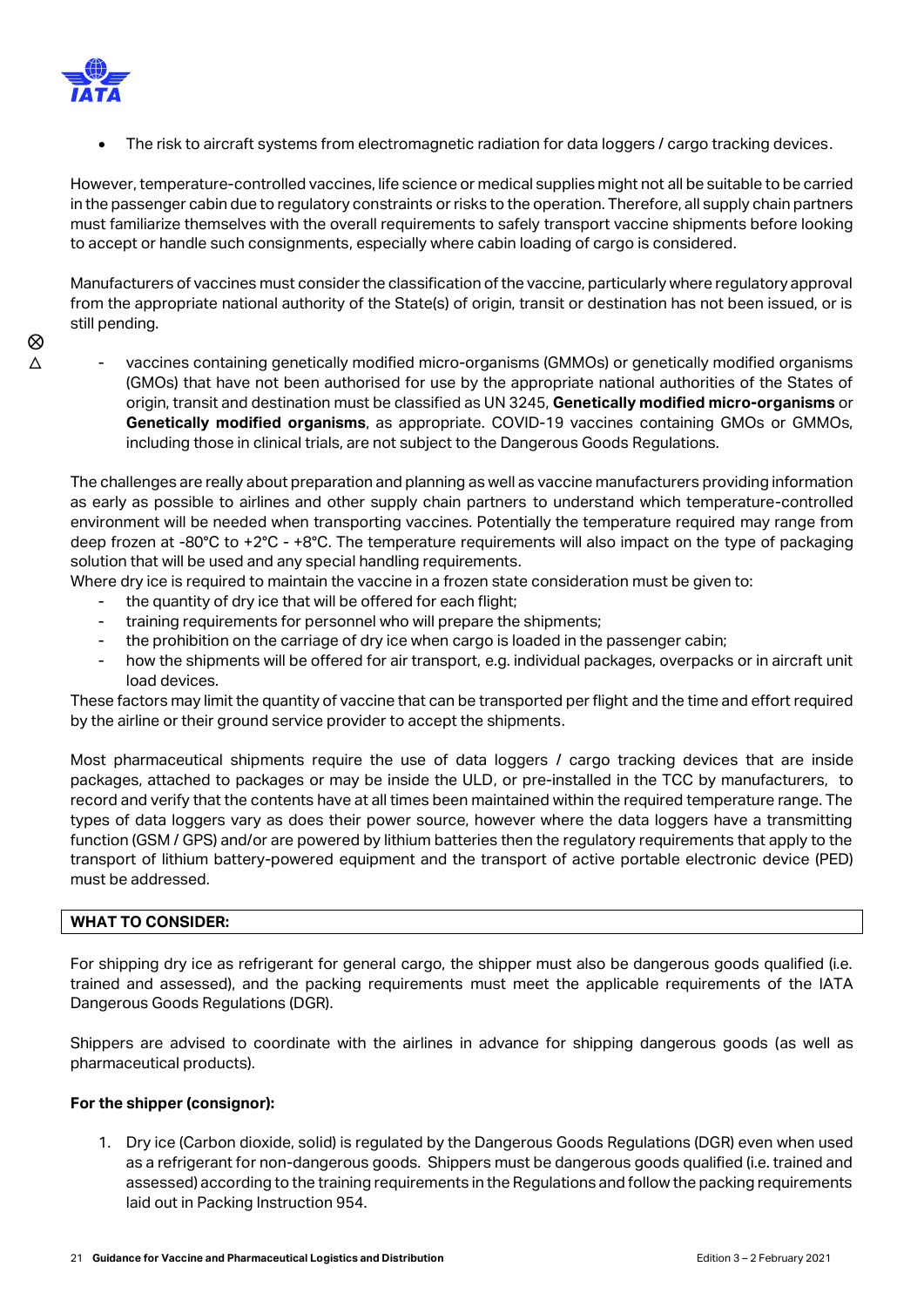

- 2. Dry ice must only be in packagings that allows the release of the carbon dioxide gas that is generated as the dry ice sublimates.
	- Packagings such as aluminium, plastic or steel drums or jerricans are **not suitable**.
	- Packagings such as wood, fibreboard or more likely expanded polystyrene boxes **are suitable** as these materials are gas permeable.
- 3. Dry ice can be placed directly into the appropriate packagings or in the dry ice bunker of the ULD or loose in the ULD. Completed packages can be packed with the dry ice into a larger box to form an overpack. Alternatively, the packages can be packed into a ULD with the dry ice provided that the airline agrees. In that respect, it is not just the dry ice inside a package that can be packed into an aircraft ULD but the dry ice itself can also be in loose in the ULD. It must be emphasized that "overpack" does not exist for general cargo, and acceptance staff will consider the "overpack" of general cargo as a single package (piece).
- 4. Where the dry ice is in packages, the outside of each package must:
	- a. be marked with the name and address of the shipper (consignor) and consignee, "UN 1845", "Carbon dioxide, solid" or "Dry ice" and the net weight of dry ice in each package; and
	- b. be labelled with a Class 9 hazard label.
- 5. If the individual packages are packed with the dry ice into an overpack then the information in 4 a. and b. must be on the outside of the overpack. Where very large numbers of packages each containing dry ice are to be offered for transport, it is recommended that the shipper group packages into an overpack as this will facilitate handling and reduce the time and effort required by the airline or their ground service provider to perform the dangerous goods acceptance check.
- 6. There is no requirement for a Shipper's Declaration for Dangerous Goods where the dry ice is used as a refrigerant for non-dangerous goods. However, there must be information on the air waybill, or if there is no air waybill on another document, that shows: "UN 1845", "Carbon dioxide, solid" or "Dry ice", the number of packages and the weight of dry ice in each package.
- 7. Shippers shall always make advance arrangement with the freight forwarder or directly with the airline for the transport of shipments containing dry ice to ensure that the total weight of dry ice being offered in the consignment does not exceed the limit for the particular aircraft type. Shippers must ensure that all requirements in the DGR have been followed before tendering the shipment because a shipment rejection can possibly result in a delay and potentially miss the booked flight.
- 8. In cases where aircraft TCC is used and in the possession of shipper, shipper is responsible for ensuring the aircraft TCC is only handled by appropriately trained and qualified personnel and the serviceability of ULD is maintained.

Where lithium battery-powered data loggers / cargo tracking devices are planned to be used or have been installed in the TCC by manufacturers, the shipper must ensure that the applicable provisions in the DGR are complied with. These include:

- Obtaining a copy of the lithium battery test summary from the manufacturer / supplier of the lithium batteries or the manufacturer / supplier of the device. This test summary must confirm that the lithium cell or battery type has passed all applicable tests in Subsection 38.3 of the UN Manual of Tests and Criteria;
- Packing requirements laid out in Section II of Packing Instruction 967 or Packing Instruction 970 in the DGR, as applicable;
	- Unless the data logger / cargo tracking device only contains a button cell, then where there are:
		- $\circ$  more than two packages in the consignment that contain a data logger / cargo tracking device in each package, or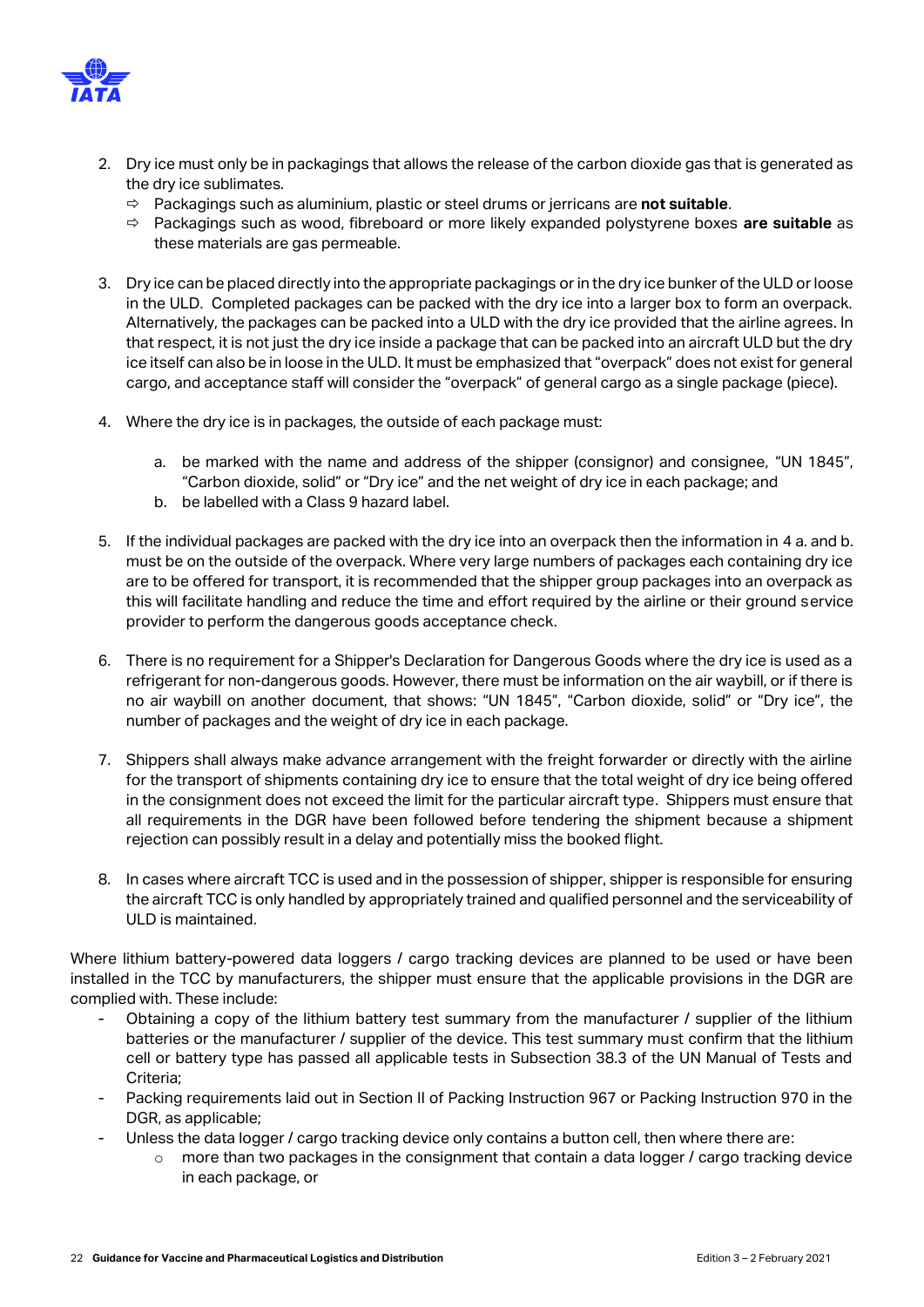

o multiple data loggers / tracking devices in a package (e.g. more than four devices powered by lithium cells or more than two devices powered by lithium batteries)

 $\wedge$ 

- then each package must bear the lithium battery mark with "UN 3481" or "UN 3091" as applicable, and there must be a compliance statement on the air waybill, when an air waybill is used. Packages containing COVID-19 vaccines accompanied by data loggers and/or cargo tracking devices containing lithium batteries are not subject to the marking and documentation requirements of Section II of Packing Instruction 967 or 970, as applicable;
- All employees preparing or offering shipments must receive adequate instruction on the provisions set out in the aforementioned packing instructions. This adequate instruction must be commensurate with the functions for which they are responsible.

Some data loggers / cargo tracking devices may not be powered by lithium batteries but other battery types, such as dry batteries or nickel-metal hydride batteries that are not restricted by the DGR when the conditions as shown in the corresponding special provision in the DGR are met (e.g. Special Provision A123 for dry battery and Special Provision A199). More information can be found on the [IATA Dangerous Goods Website.](https://www.iata.org/dgr-updates)

Where the data loggers / cargo tracking devices are a type with transmitting functions, the shipper must ensure that:

- They confirm with the manufacturer / supplier of the device that the device has passed all applicable tests to ensure that it does not pose a hazard to aircraft systems due to emission of electromagnetic radiation;
- Except as provided in the applicable regulations, the device is fitted with two independent means of shutting down all transmitting functions when airborne;
	- The device has been approved by the airline on which the cargo will be transported.

#### **For acceptance, handling and loading as a freight forwarder:**

- 1. The staff processing the shipments should inspect the packages, when visible, to ensure that the packagings used are designed and constructed to permit the release of carbon dioxide gas, the packages or overpacks are marked and labelled in accordance with the Regulations and the details required for the completion of the air waybill, or alternative documentation, are provided by the shippers.
- 2. There must be coordination with the airline that will transport the consignment with dry ice to confirm that the quantity of dry ice is within the limits set by the airline specified for the particular aircraft type(s) over the route from origin to destination.
- 3. Where the consignment with the dry ice is to be stored in a freezer / cool room, there should be procedures to ensure that employees are aware of the risks associated with dry ice. The carbon dioxide gas generated as dry ice sublimates displaces the air in a confined space, such as a freezer or cool room. This may create an oxygen deficient atmosphere that can asphyxiate persons. It is recommended to placard the freezer / cool room that is stored with these shipments to identify the presence of dry ice and that people should not enter the room unattended. Additional  $CO<sub>2</sub>$  monitors that trigger alerts when the  $CO<sub>2</sub>$  concentration exceeds the safe levels can be installed.
- 4. In cases where aircraft TCC is used and in the possession of a third party (e.g. shipper, or freight forwarder), that party is responsible for ensuring the aircraft TCC is only handled by appropriately trained and qualified personnel and the serviceability of ULD is maintained.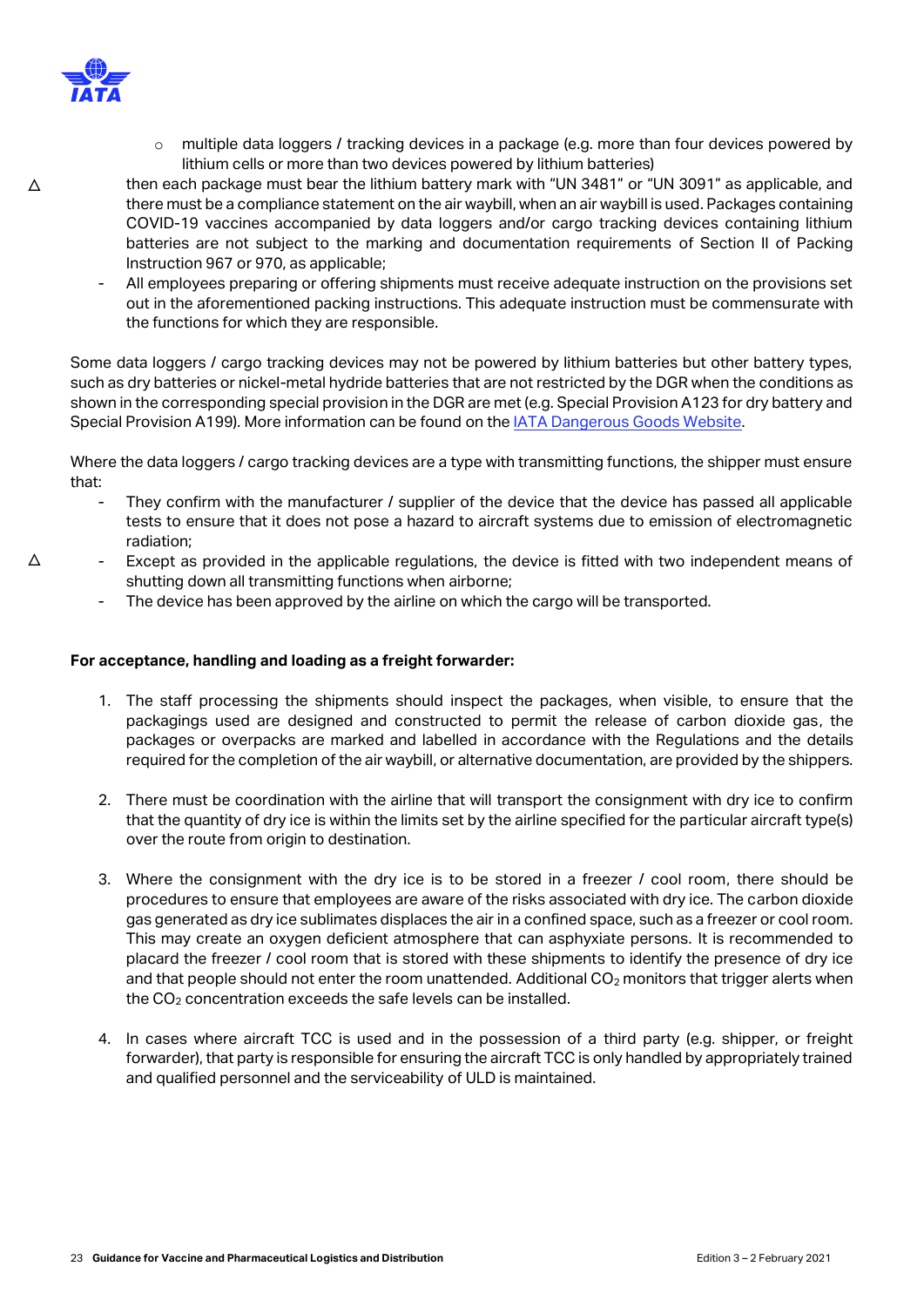

## <span id="page-23-0"></span>**3.6. Risk Management**

Companies that implemented quality-driven strategy programs such as the IATA Center of Excellence for Independent Validators in Pharmaceutical Logistics (CEIV Pharma) program are well placed to mitigate the impact of logistical constraints in their strategies, as they are already aware of:

- the operational challenges;
- the standards and requirements to be followed;
- the necessity to have trained and knowledgeable staff;
- the requirement to have dedicated equipment as well as infrastructure;
- the importance of reviewing and if necessary, adjusting robust risk assessments.

Being part of such programs will be a significant advantage in building confidence and trust, in a collaborative environment where the integrity of such sensitive products is maintained throughout the handling and transport journey until it reaches its end customer. This provides manufacturers and logistics providers the possibility to identify the level of competency as well as operational and technical preparedness at airports.

#### **WHAT TO CONSIDER:**

#### **Standards and Training**

Non-standardized processes have a detrimental impact. Global standards must be implemented, reviewed and maintained through robust audit and training processes.

#### **Risk-based Approach**

Establish contingency and emergency plans as well as the most direct communication for rapid response to issues arising along the supply chain.

### <span id="page-23-1"></span>**3.7. Digital Environment**

Enhancing patient safety and quality of care can be achieved by connecting logistic networks, increasing the level of supply chain digitalization, as well as increased end-to-end visibility and transparency of existing capacity and facilities. Digitalization will be the enabler for more efficient, robust, resilient and smarter supply chains across various modes of transport by using the captured data for analysis and information sharing. These, in turn, could lead to more effective planning for future pandemics and other emergencies, as well as for infrastructure, policies, and regulations.

### <span id="page-23-2"></span>3.7.1 Track and Trace solutions

To ensure the security and integrity of the data and the products are maintained throughout the supply chain track and trace solutions can be implemented either in real time or at destination. These are for temperature and/or humidity monitoring or localisations for security reasons.

### <span id="page-23-3"></span>3.7.2 Transport & logistics transparency and visibility

To ensure maximized usage of both the logistics capacity as well as the vaccines themselves, stakeholders should make data available on the shipments, planned and executed transport parameters, disruptions and alternative plans. IATA's ONE Record data sharing standards prescribe a method for such direct data access securely using a common language for data exchange.

### <span id="page-23-4"></span>3.7.3 Global distribution planning and oversight

Governments and pharma suppliers should consider sharing data on the global distribution planning and oversight to ensure that logistics resources are maximised, ideally fairly, but at least with common knowledge.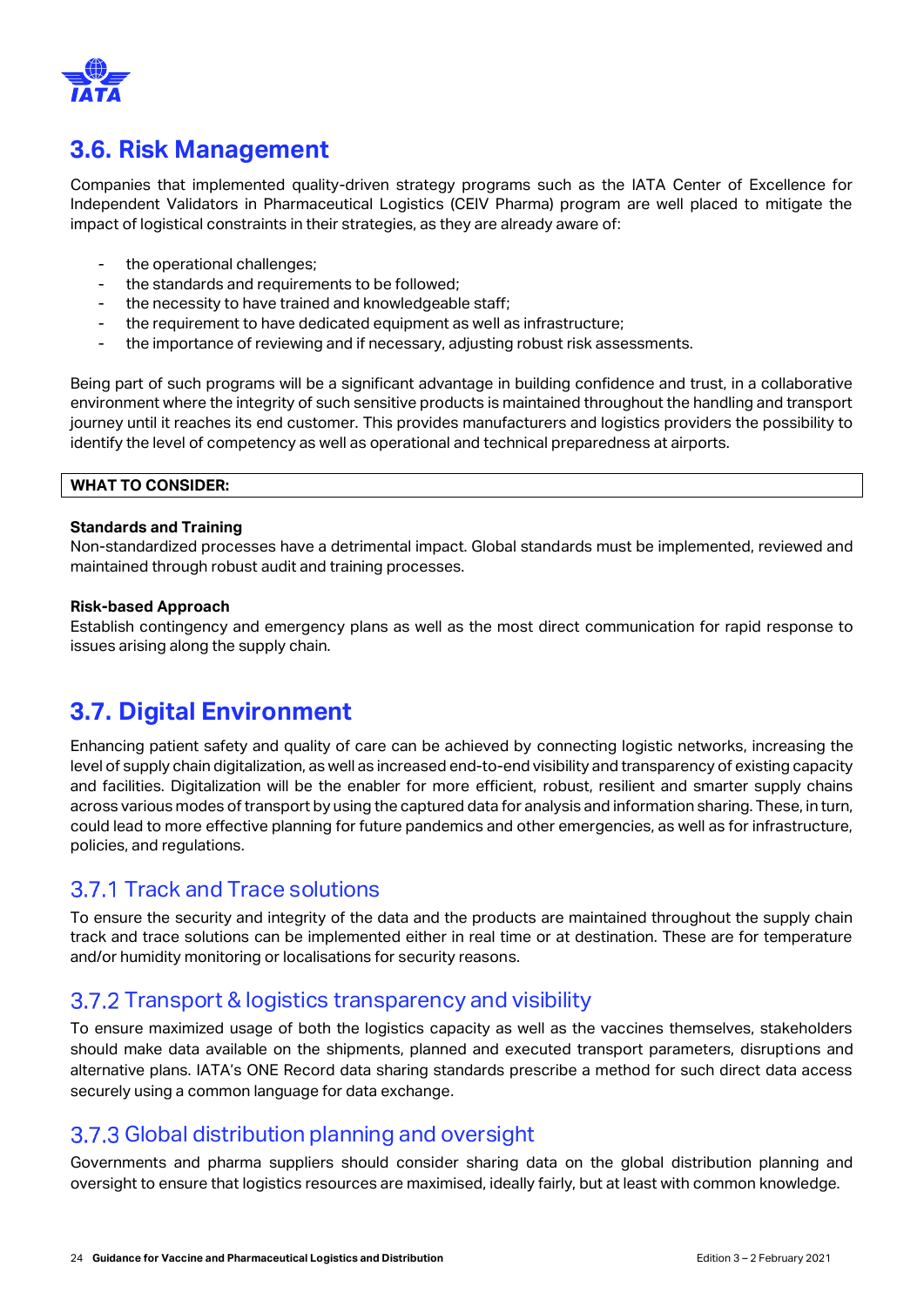

#### **WHAT TO CONSIDER:**

#### **Temperature Monitoring**

Monitoring activities by means of validated temperature monitoring devices are necessary to ensure that the process is under control at each critical step in the supply chain, to minimize the time out of refrigeration (ToR) and to avoid temperature excursions. Product will be sensitive to moving out of the mandated temperature ranges so temperature monitors will be critical in validating the quality of the final product.

#### **End-to-end visibility and data sharing**

Collaborate in establishing effective technologies allowing parties to be accurately informed about the status and the movement of their air cargo. This can be achieved through proactive data sharing, facilitating transparent, reliable and direct access to such data to all relevant stakeholders.

### <span id="page-24-0"></span>**3.8. Sustainability and CO<sup>2</sup> Emissions**

### <span id="page-24-1"></span>**3.8.1 Sustainability considerations**

As the world is preparing to roll out the global transport and distribution of vaccines, medical supplies supporting the vaccines, life science and pharmaceutical products, it is important to consider establishing a sustainable infrastructure network. This is especially critical in low-income countries, where energy access can be challenging for temperature-controlled environments. GAVI estimates that only 10% of healthcare facilities in GAVI-eligible countries have adequate cold chain equipment, and many rely on polluting diesel generators for electricity<sup>7</sup> .

Where significant investment will be necessary to expand the cold chain, sustainable, long-term solutions should be selected (e.g. off-grid<sup>8</sup>, solar-powered mobile cold-rooms<sup>9</sup> can be an efficient and lasting solution for remote areas.). Building effective and resilient cold chains in low-income countries will also reduce food and medicine waste, ease new health and vaccination campaigns, and enable economic growth. These actions will lead to a successful response to the pandemic and contribute to green recovery worldwide.

#### **WHAT TO CONSIDER:**

- Invest / subsidize the deployment of renewable sources of energy in out-of-the-grid facilities;
- Analyse the energy requirements to keep vaccines deep-frozen;
- Select efficient, clean cooling technologies and approaches during the planning and procurement processes as much as possible;
- Examine how to minimize energy waste and emissions of refrigerant gases;
- Calculate the waste produced by vaccine transportation and analyze reduction, recycling, and safe disposal options.

### <span id="page-24-2"></span> $3.8.2 \text{ CO}_2$  Emissions

The CO<sub>2</sub> emissions generated as a result of flight operations itself is also worth considering. The global vaccine distribution is undoubtedly a large-scale operation which means even relatively small efficiency gains can result in absolute  $CO<sub>2</sub>$  savings that are substantial. Many measures to enhance operational efficiency, in particular fleet optimization, may already be implemented as part of an ongoing effort to save fuel and reduce  $CO<sub>2</sub>$ . Beyond this,

**<sup>7</sup> https://www.seforall.org/news/sustainable-cold-chains-needed-for-equitable-covid-19-vaccine-distribution**

**<sup>8</sup> https://www.sun-connect-news.org/de/articles/technology/details/taking-cold-chains-off-grid-how-solar-powered-cold-rooms-could-dramaticallyreduce-food-waste-in-su/**

**<sup>9</sup> https://www.fastcompany.com/90574433/solar-fridges-and-powdered-vaccine-how-to-get-a-covid-19-vaccine-to-the-developing-world**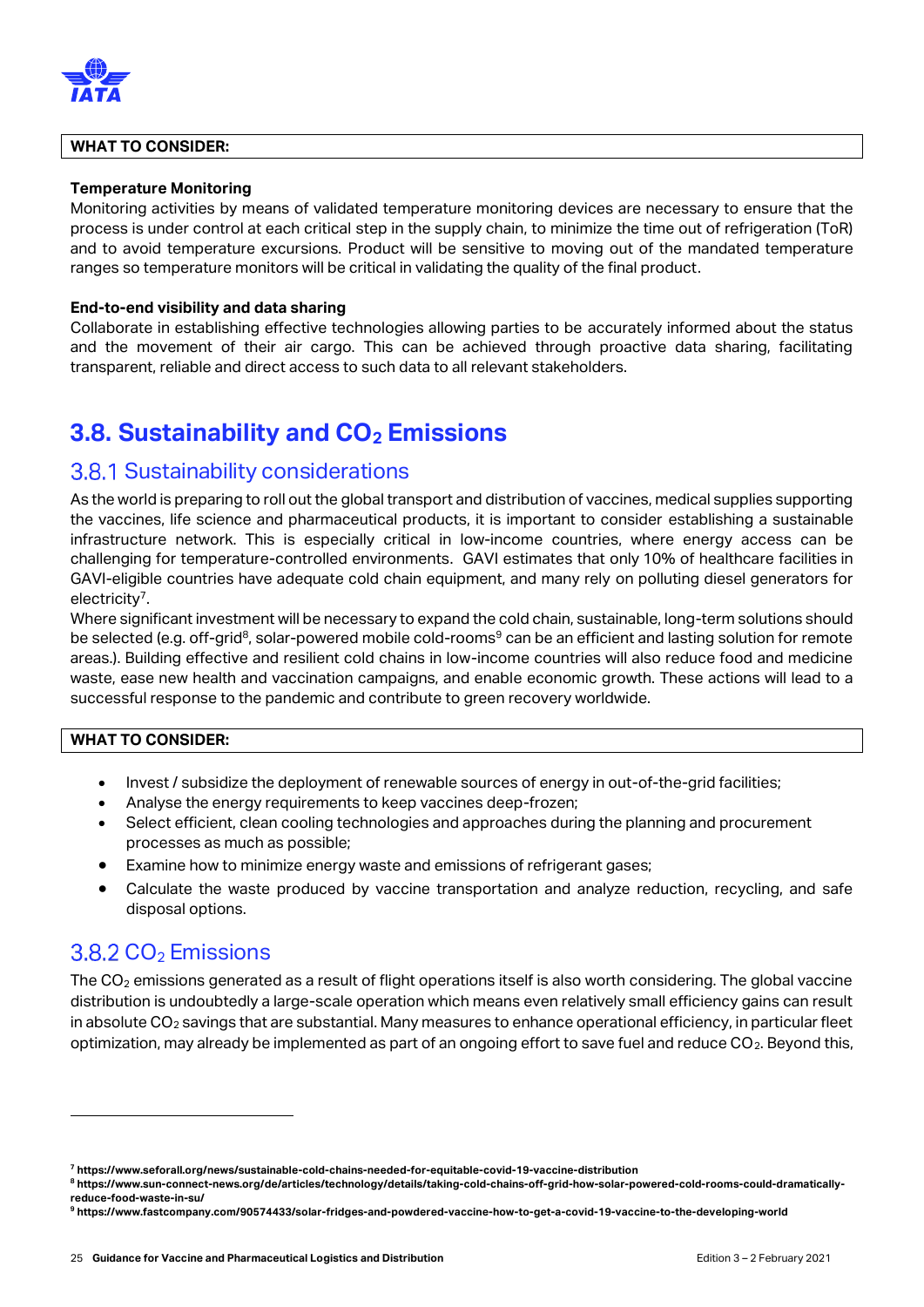

it may be advantageous to explore carbon offsetting as a means to compensate in part or fully for the  $CO<sub>2</sub>$ produced.

#### **WHAT TO CONSIDER:**

- Estimating the CO2 footprint of vaccine distribution flights with best available data, e.g. attributable fuel consumption and/or payload data;
- Sourcing good quality carbon credits in projects that are meaningful to your organization's Corporate Social Responsibility (CSR) objectives.

### <span id="page-25-0"></span>**3.9. Multimodal**

Ground based distribution networks will have to be capable of guaranteeing temperature integrity at destination as well as on the last mile delivery.

#### **WHAT TO CONSIDER:**

- Collaborate and use existing road distribution channels;
- Ensure appropriate and availabilities of Road Feeder Services (RFS);
- Guidance for ground transport of ULD (aircraft TCC) including loading/ unloading;
- Align transport of vaccines and the associated medical consumables (syringes, vials, needles, PPE, etc); via different modes to prioritize air cargo for short shelf life and temperature sensitive vaccines;
- Freight forwarder qualification and capability (training, facilities, equipment, etc.);
- Quality management program in place (Master Operating Plan, track & trace, real-time monitoring);
- Collaboration on ground, for first and last mile.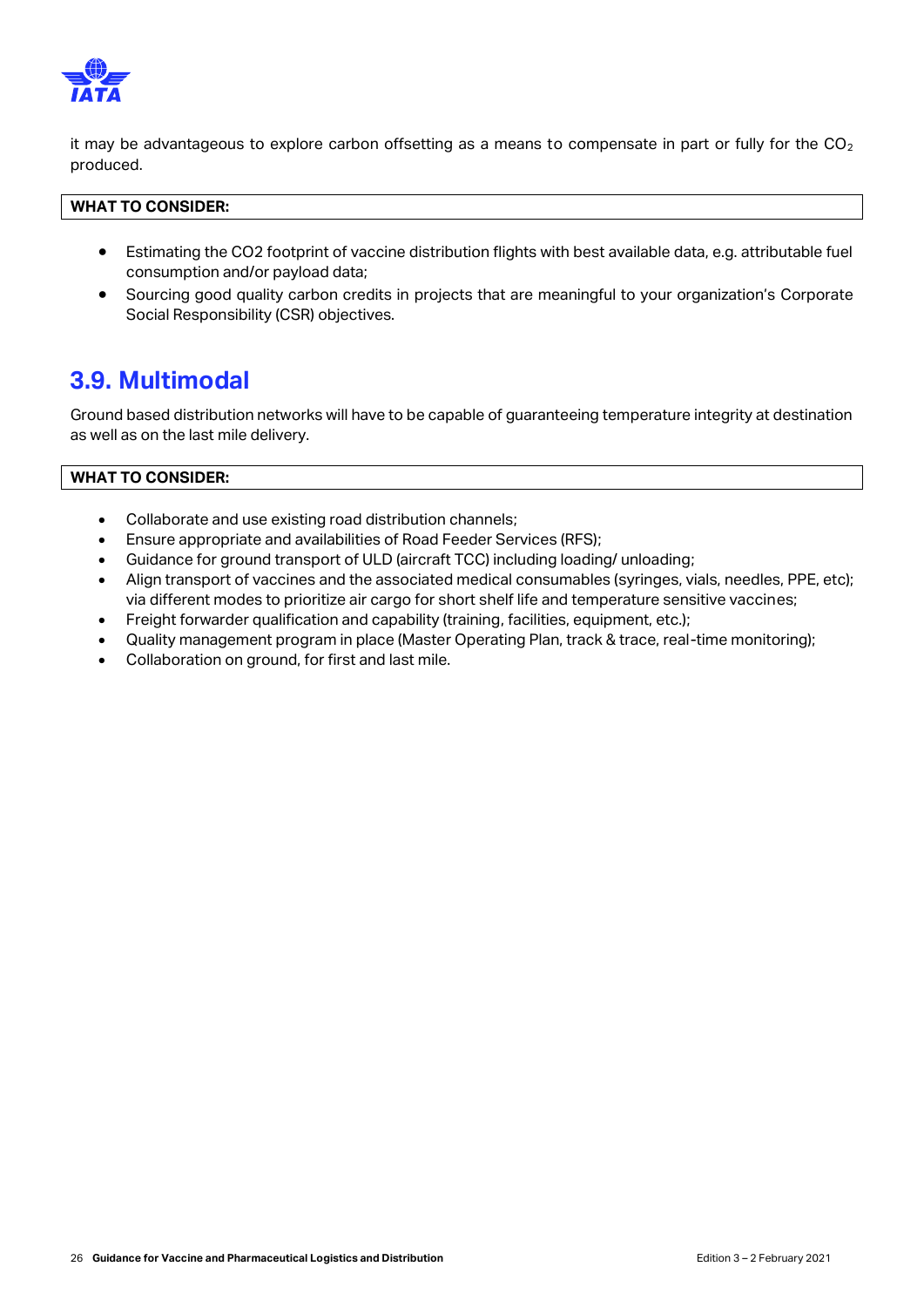

# <span id="page-26-0"></span>4. Summary of the Considerations

| <b>CHAPTER /</b><br><b>SECTION</b> | <b>CONSIDERATIONS</b>                                                                                     | <b>YES</b> | <b>NO</b> | N/A |
|------------------------------------|-----------------------------------------------------------------------------------------------------------|------------|-----------|-----|
| 3                                  | <b>Industry Preparedness</b>                                                                              |            |           |     |
| 3.1                                | <b>Capacity &amp; Connectivity</b>                                                                        |            |           |     |
|                                    | <b>Regulatory flexibility</b>                                                                             |            |           |     |
|                                    | Airlines to ensure prioritization of shipments                                                            |            |           |     |
|                                    | Capacity expansion with COVID-19 testing roll-out                                                         |            |           |     |
|                                    | Facilitating freighter charter                                                                            |            |           |     |
|                                    | Interline operations and multilateral interline agreements<br>÷                                           |            |           |     |
|                                    |                                                                                                           |            |           |     |
| 3.2                                | <b>Operational Environment</b>                                                                            |            |           |     |
|                                    | Capabilities & Infrastructure                                                                             |            |           |     |
|                                    | Estimate and evaluate the capacity of handling and storage facilities<br>$\blacksquare$                   |            |           |     |
|                                    | Assess the risks of temporary storage areas such as temperature-                                          |            |           |     |
|                                    | controlled rooms / freezers that are used to hold vaccines where dry                                      |            |           |     |
|                                    | ice is present as a refrigerant                                                                           |            |           |     |
|                                    | Assess the risks of ramp operations when loading and unloading                                            |            |           |     |
|                                    | vaccines where dry ice is present as a refrigerant.                                                       |            |           |     |
|                                    | Assessment of airline's capabilities<br>$\blacksquare$                                                    |            |           |     |
|                                    | Optimizing operational efficiencies                                                                       |            |           |     |
|                                    | Compliance with standards<br>$\qquad \qquad \blacksquare$                                                 |            |           |     |
|                                    | Equipment                                                                                                 |            |           |     |
|                                    | Planning on available ULDs and their distribution to the origin and final<br>$\qquad \qquad \blacksquare$ |            |           |     |
|                                    | return logistics                                                                                          |            |           |     |
|                                    | Assessment of the type of aircraft or non-aircraft containers                                             |            |           |     |
|                                    | Compliance with the Dangerous Goods Regulations (DGR)<br>$\blacksquare$                                   |            |           |     |
|                                    | Return ULDs logistics                                                                                     |            |           |     |
| 3.3                                | <b>Border Management</b>                                                                                  |            |           |     |
|                                    | <b>Facilitation procedures</b>                                                                            |            |           |     |
|                                    | Implement collaboration between border agencies and private sector<br>$\blacksquare$                      |            |           |     |
|                                    | partners                                                                                                  |            |           |     |
|                                    | Implementation by border agencies of a series of trade facilitation                                       |            |           |     |
|                                    | measures                                                                                                  |            |           |     |
| <b>Smart Coordinated Borders</b>   |                                                                                                           |            |           |     |
|                                    | Coordination to fight illicit trade of counterfeit medical supplies                                       |            |           |     |
|                                    | Emergency border contacts list for humanitarian goods                                                     |            |           |     |
|                                    | <b>Security Environment</b><br>3.4                                                                        |            |           |     |
|                                    | Appropriate security screening facilities                                                                 |            |           |     |
|                                    | Usage of Known Consignor and Regulated Agent programs                                                     |            |           |     |
|                                    | On/Off airport secure facilities<br>$\blacksquare$                                                        |            |           |     |
|                                    | Security measures in place of all distribution and final disbursement<br>facilities                       |            |           |     |
|                                    | Update Air Cargo Service and Systems                                                                      |            |           |     |
|                                    | Consult solutions on the capacity to sustain cyber-attacks                                                |            |           |     |
|                                    | Review Business Continuity Plan to face such malicious events                                             |            |           |     |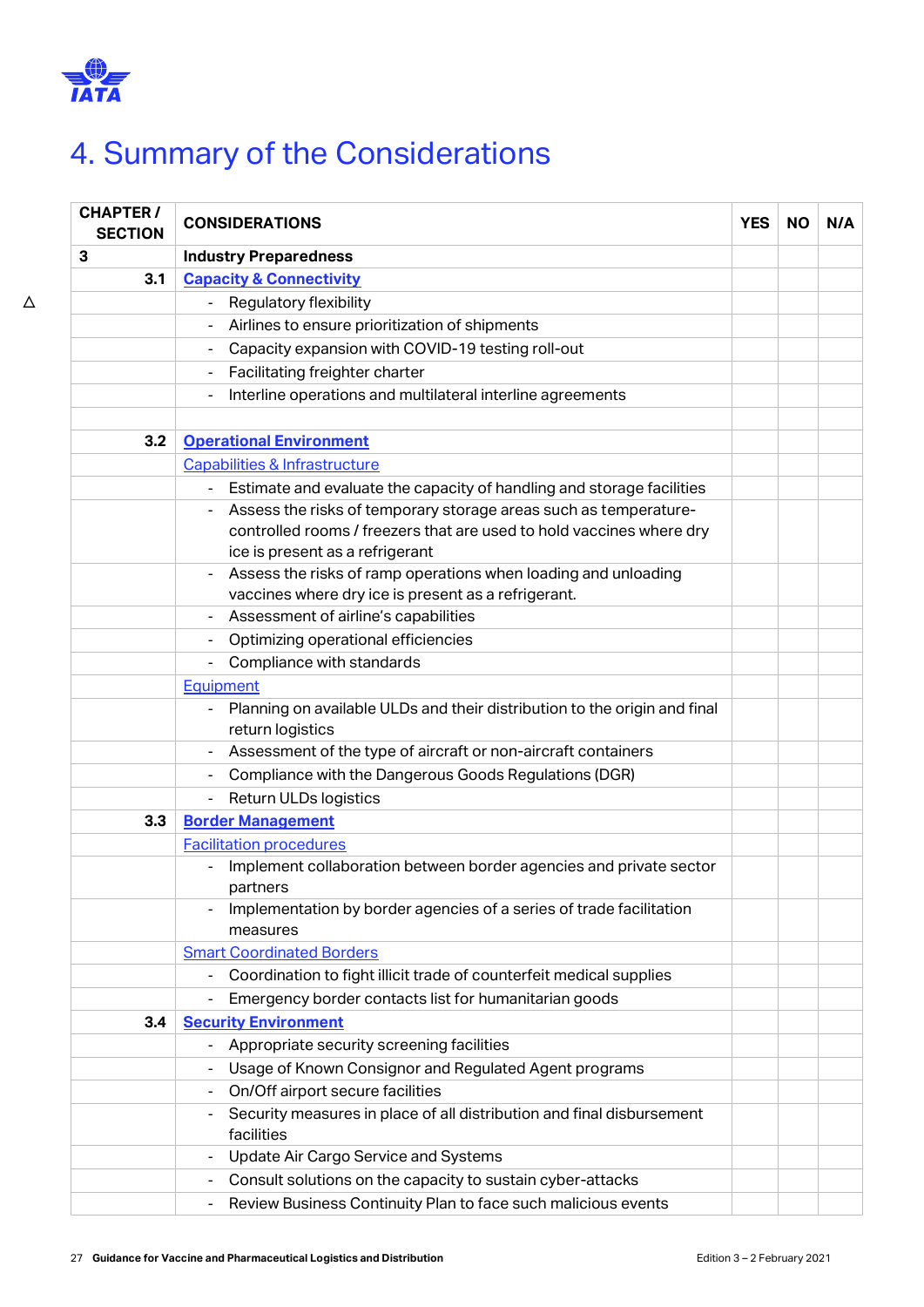

□

|     | Consult with regional regulator authorities on government and private                                                      |  |  |
|-----|----------------------------------------------------------------------------------------------------------------------------|--|--|
|     | intelligence sharing working groups for a better understanding and                                                         |  |  |
|     | monitoring of the threat landscape                                                                                         |  |  |
| 3.5 | <b>Safety Environment</b>                                                                                                  |  |  |
|     | Airlines must perform a safety risk assessment addressing the                                                              |  |  |
|     | carriage of cargo in aircraft cargo compartments                                                                           |  |  |
|     | Shipper must be dangerous goods qualified                                                                                  |  |  |
|     | The use of dry ice and lithium batteries must in compliance with the<br>۰                                                  |  |  |
|     | Dangerous Goods Regulations (DGR)                                                                                          |  |  |
|     | Appropriately trained and qualified handling personnel in dangerous                                                        |  |  |
|     | goods and in aircraft TCC handling                                                                                         |  |  |
|     | Coordination with the airline that will transport the consignment with<br>$\blacksquare$                                   |  |  |
|     | dry ice must be ensured                                                                                                    |  |  |
|     | Procedures to ensure that employees are aware of the risks<br>associated with dry ice when stored in a freezer / cool room |  |  |
| 3.6 | <b>Risk Management</b>                                                                                                     |  |  |
|     |                                                                                                                            |  |  |
|     | Standards and Training compliance                                                                                          |  |  |
|     | Establish contingency and emergency plans in a risk-based approach                                                         |  |  |
| 3.7 | <b>Digital Environment</b>                                                                                                 |  |  |
|     | Implement monitoring activities using validated temperature                                                                |  |  |
|     | monitoring devices                                                                                                         |  |  |
|     | Establish end-to-end visibility technologies                                                                               |  |  |
|     | Implement data sharing<br>$\blacksquare$                                                                                   |  |  |
| 3.8 | <b>Sustainability</b>                                                                                                      |  |  |
|     | Investing / subsidizing the deployment of renewable sources of                                                             |  |  |
|     | energy in out-of-the-grid facilities                                                                                       |  |  |
|     | Analyse the energy requirements to keep vaccines deep-frozen                                                               |  |  |
|     | Select efficient, clean cooling technologies and approaches<br>$\overline{\phantom{0}}$                                    |  |  |
|     | Minimize energy waste and emissions of refrigerant gases<br>۰                                                              |  |  |
|     | Calculate and analyse the waste produced by vaccine transportation                                                         |  |  |
|     | Estimating the CO2 footprint of vaccine distribution flights                                                               |  |  |
|     | Sourcing good quality carbon credits in organization's projects                                                            |  |  |
| 3.9 | <b>Multimodal</b>                                                                                                          |  |  |
|     | Collaboration on the use of existing road distribution channels                                                            |  |  |
|     | Ensure appropriate and availabilities of Road Feeder Services (RFS)                                                        |  |  |
|     | Align transport prioritization in the different mode of transport on                                                       |  |  |
|     | Ensure freight forwarder qualifications and capability                                                                     |  |  |
|     | Collaboration on ground transportation<br>$\qquad \qquad \blacksquare$                                                     |  |  |
|     | Establish quality management programs                                                                                      |  |  |
|     |                                                                                                                            |  |  |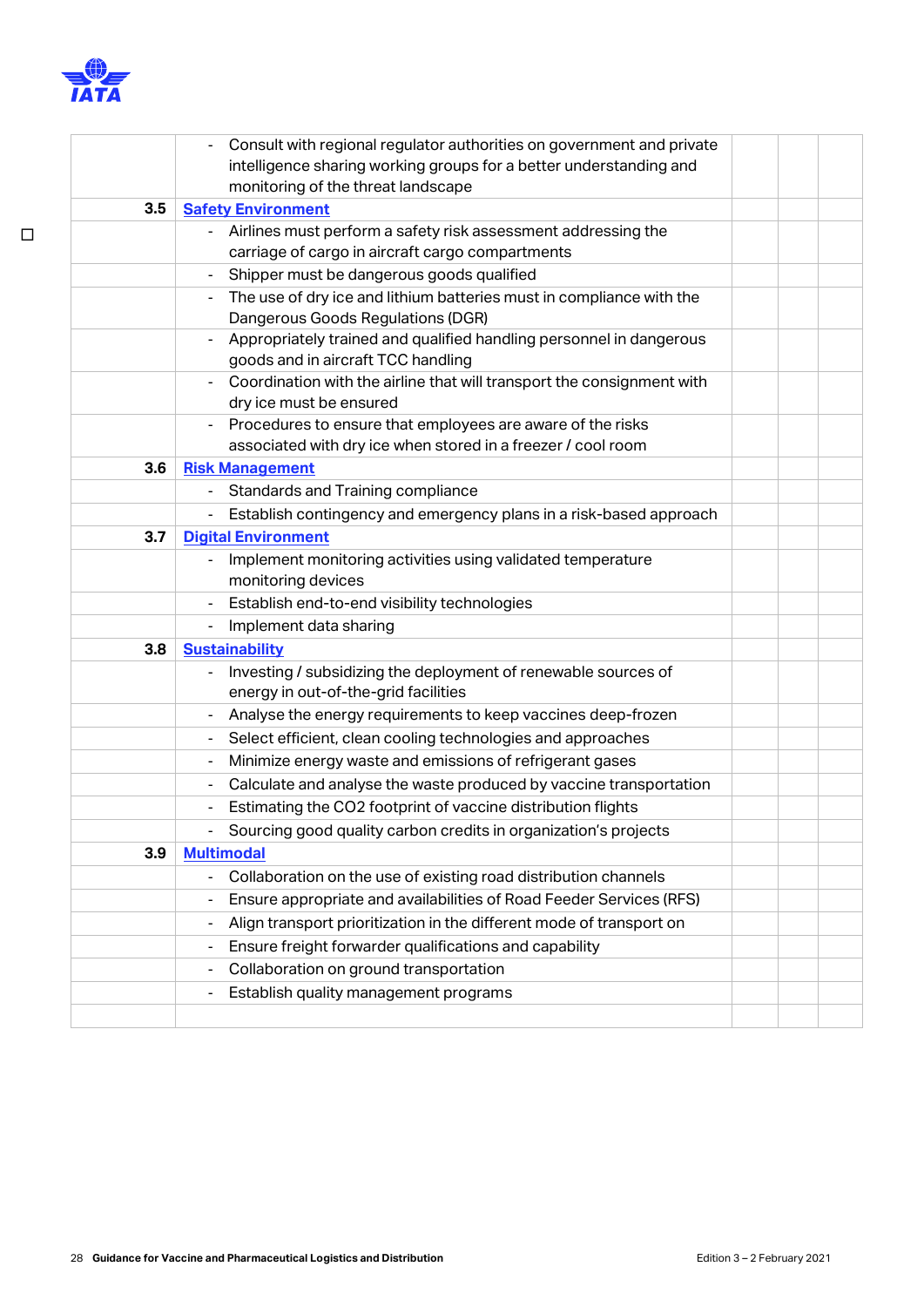

# <span id="page-28-0"></span>5. References

The following list is not exhaustive and is aimed at providing the appropriate references.

| <b>Organizations / Topic</b>  | <b>Description</b>                                                                                                           |
|-------------------------------|------------------------------------------------------------------------------------------------------------------------------|
| IATA Regulations, Manuals     | Dangerous Goods Regulations (DGR)                                                                                            |
| and Standards                 | <b>Temperature Control Regulations (TCR)</b>                                                                                 |
|                               | <b>Cargo Operations Manuals</b>                                                                                              |
|                               | (Cargo Handling Manual (ICHM), ULD Regulations (ULDR),<br>Ground Operations Manual (IGOM) and Airport Handling Manual (AHM)) |
|                               | <b>Security Management System Manual, Edition 4</b>                                                                          |
|                               | Digital Cargo (ONE Record)                                                                                                   |
|                               | <b>Interactive Cargo</b>                                                                                                     |
| <b>IATA Guidance Material</b> |                                                                                                                              |
|                               | <b>Transport of Cargo in Passenger Cabin</b>                                                                                 |
|                               | <b>Battery Powered Cargo Tracking Devices / Data Loggers</b>                                                                 |
| <b>IATA Services</b>          | <b>IATA Training</b>                                                                                                         |
|                               | <b>CEIV Pharma</b>                                                                                                           |
|                               | <b>ONE Source Platform</b>                                                                                                   |
| <b>ICAO</b>                   | <b>CART Take-Off Guidance - Cargo Module</b>                                                                                 |
|                               | The Distribution of COVID-19 Vaccines and Air Cargo Security                                                                 |
|                               | Safe Transport Of COVID-19 Vaccines on Commercial Aircraft                                                                   |
|                               | Implementing a Public Health Corridor to Protect Flight Crew During the                                                      |
|                               | COVID-19 Pandemic (Cargo, Maintenance, Ferry, and Delivery Flight<br><b>Operations Operations)</b>                           |
|                               | Facilitating passenger flights, including repatriation flights, using public                                                 |
|                               | health corridors during the COVID-19 pandemic                                                                                |
|                               | Technical Instructions for the Safe Transport of Dangerous Goods by Air                                                      |
| <b>EASA</b>                   | Guidelines for the Use of Cargo Tracking Devices in relation to the COVID-                                                   |
|                               | 19 pandemic                                                                                                                  |
| <b>WHO</b>                    | Distribution of essential medicines and health products                                                                      |
|                               | Immunization supply chain and logistics                                                                                      |
|                               | <b>Effective Vaccine Management (EVM) Initiative</b>                                                                         |
|                               | Guidelines on the international packing and shipping of vaccines                                                             |
|                               | <b>Estimating the capacity of storage facilities</b>                                                                         |
| <b>WCO</b>                    | WCO - WHO cooperation - HS classification reference for COVID-19                                                             |
|                               | medical supplies 3.01 Edition                                                                                                |

□ □